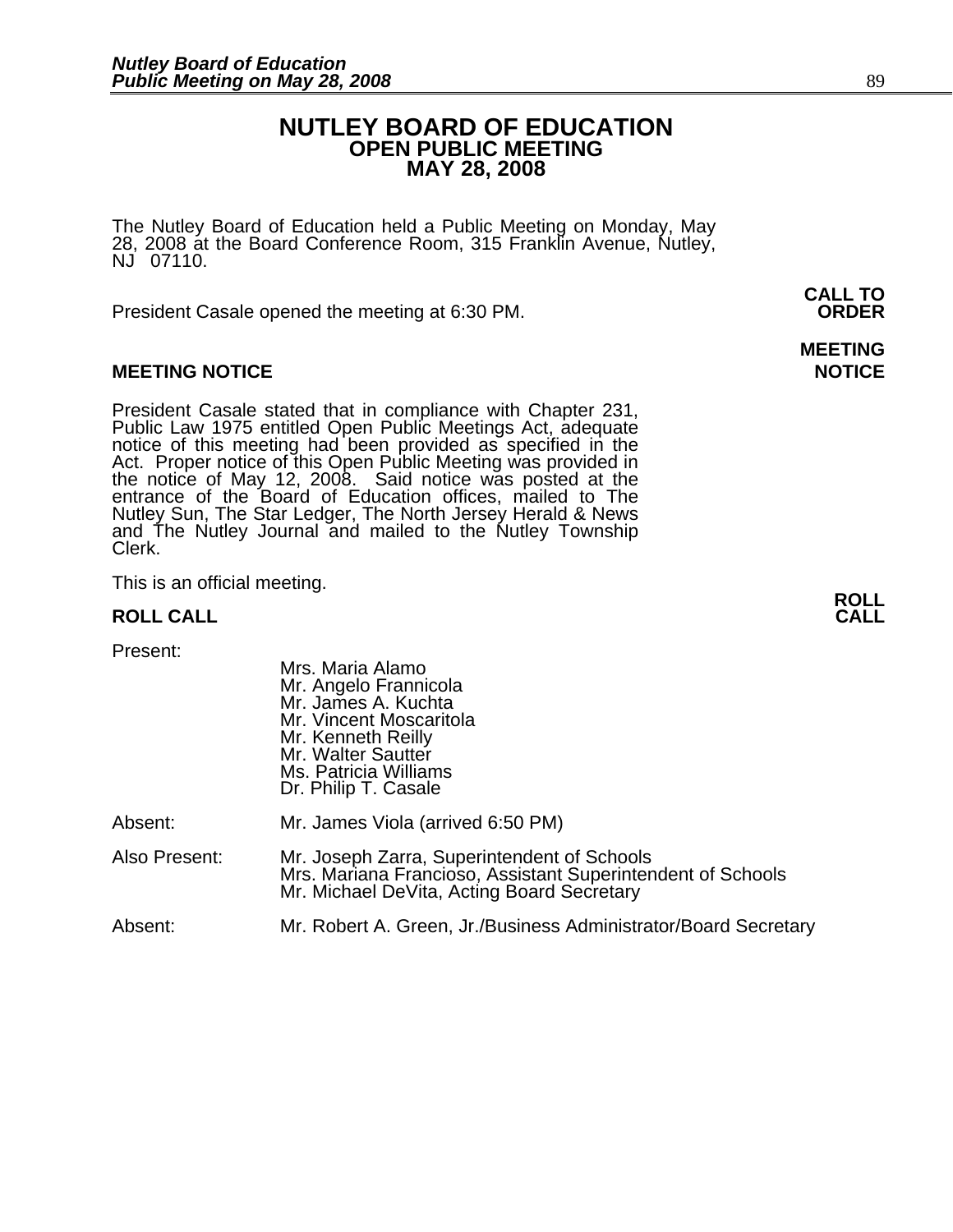#### **MOTION TO ADJOURN TO EXECUTIVE SESSION**

At 6:35 PM Trustee Reilly moved and Trustee Moscaritola seconded the following resolution:

WHEREAS, the Board of Education will be discussing matters exempt from public discussion pursuant to N.J.S.A. 10:4-12,

NOW, THEREFORE, BE IT RESOLVED that the Board of Education recess to Closed Executive Session at this time to discuss the following:

> Legal Matter Food Service Contract

BE IT FURTHER RESOLVED that the results of the discussions will be made public by inclusion on the agenda of a subsequent meeting of the Board of Education or when the reasons for discussing such matters in closed session no longer exist.

 The motion was approved by voice vote.

#### **RECONVENE MEETING RECONVENE**

At 8:00 PM Trustee Reilly moved, Trustee Frannicola seconded, and the Board unanimously approved by voice vote a motion to reconvene the public meeting.

The meeting reconvened in the JHWMS Auditorium located at 325 Franklin Avenue, Nutley, NJ.

#### **FLAG SALUTE** SALUTE SALUTE SALUTE SALUTE SALUTE

Trustee Reilly led the assembly in the flag salute.

# **ROLL ROLL CALL CALL**

Present:

|               | Mrs. Maria Alamo<br>Mr. Angelo Frannicola<br>Mr. James A. Kuchta<br>Mr. Kenneth Reilly<br>Mr. Walter Sautter<br>Mr. James Viola<br>Ms. Patricia Williams<br>Dr. Philip T. Casale |
|---------------|----------------------------------------------------------------------------------------------------------------------------------------------------------------------------------|
| Absent:       | Mr. Vincent Moscaritola (arrived 8:15 PM)                                                                                                                                        |
| Also Present: | Mr. Joseph Zarra, Superintendent of Schools<br>Mrs. Mariana Francioso, Assistant Superintendent of Schools<br>Mr. Michael DeVita, Acting Board Secretary                         |
| Absent:       | Mr. Robert A. Green, Jr./Business Administrator/Board Secretary                                                                                                                  |

# **EXECUTIVE**

**FLAG**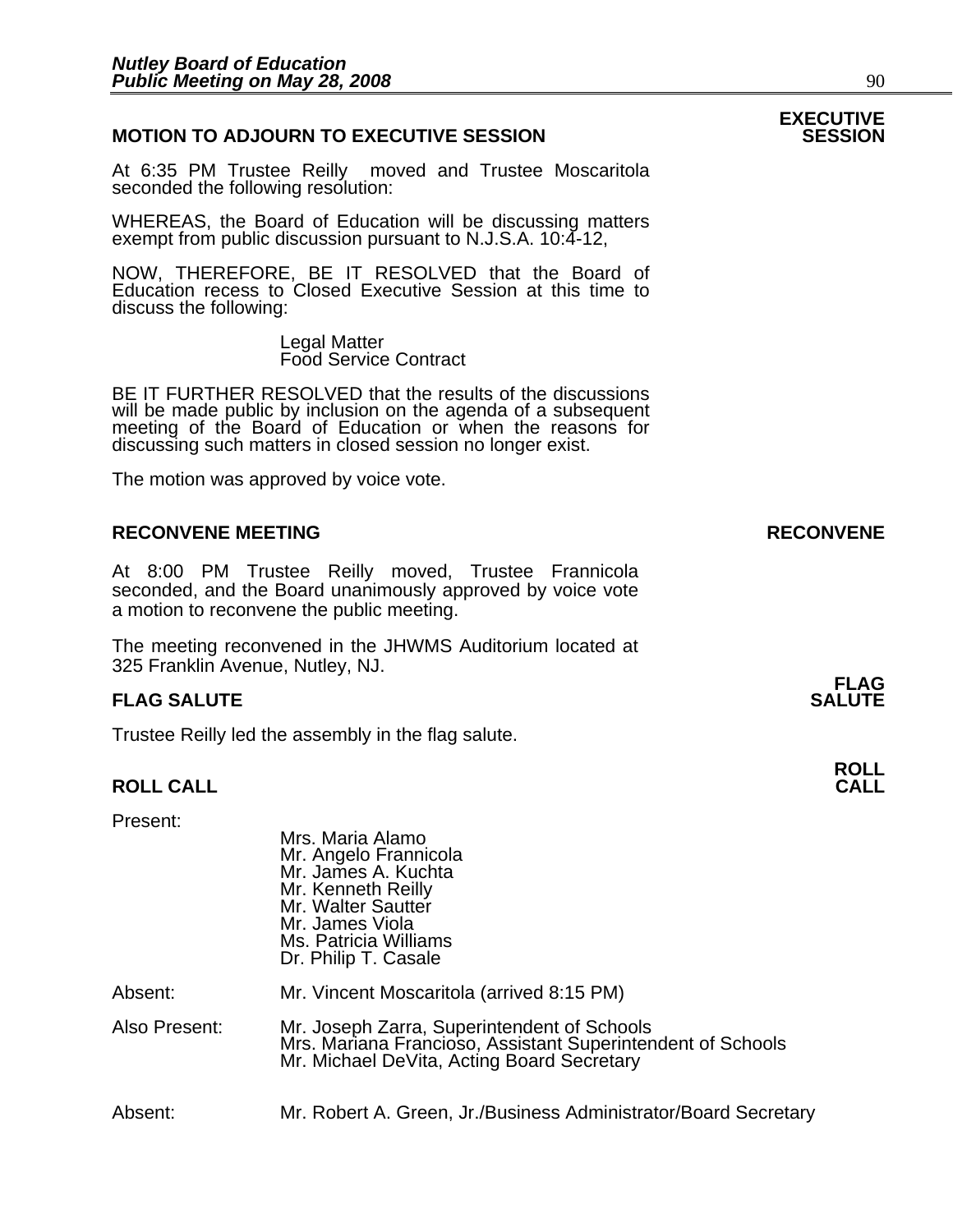#### **RECOGNITION OF AWARDS**

Special awards were given by Principals and Coaches to students for both their academic and athletic achievements, Schedule A which has the list of students, is appended to the minutes of this meeting.

#### **MOTION TO ADJOURN TO EXECUTIVE SESSION**

At 8:57 PM Trustee Reilly moved and Trustee Moscaritola seconded the following resolution:

WHEREAS, the Board of Education will be discussing matters exempt from public discussion pursuant to N.J.S.A. 10:4-12,

NOW, THEREFORE, BE IT RESOLVED that the Board of Education recess to Closed Executive Session at this time to discuss the following:

#### Food Service Contract

BE IT FURTHER RESOLVED that the results of the discussions will be made public by inclusion on the agenda of a subsequent meeting of the Board of Education or when the reasons for discussing such matters in closed session no longer exist.

 The motion was approved by voice vote.

#### **RECONVENE MEETING RECONVENE**

At 10:20 PM Trustee Frannicola moved, Trustee Moscaritola seconded, and the Board unanimously approved by voice vote a motion to reconvene the open public meeting.

#### **APPROVAL OF MINUTES APPROVE**

BE IT RESOLVED that the Board of Education approves the following minutes:

 May 12, 2008 – Special Public Meeting May 12, 2008 - Closed Executive Session May 1, 2008 - Special Public Meeting May 1, 2008 - Closed Executive Session April 28, 2008 - Special Public Meeting April 28, 2008 - Closed Executive Session<br>April 24, 2008 - Reorganization Meeting April 24, 2008 - Reorganization Meeting<br>April 14, 2008 - Public Meeting<br>April 14, 2008 - Closed Executive Session April 7, 2008 - Special Public Meeting<br>April 7, 2008 - Closed Executive Session

> Trustee Kuchta moved, Trustee Viola seconded, and the Board minutes were approved with the following exception:

# **EXECUTIVE**

# **OF MINUTES**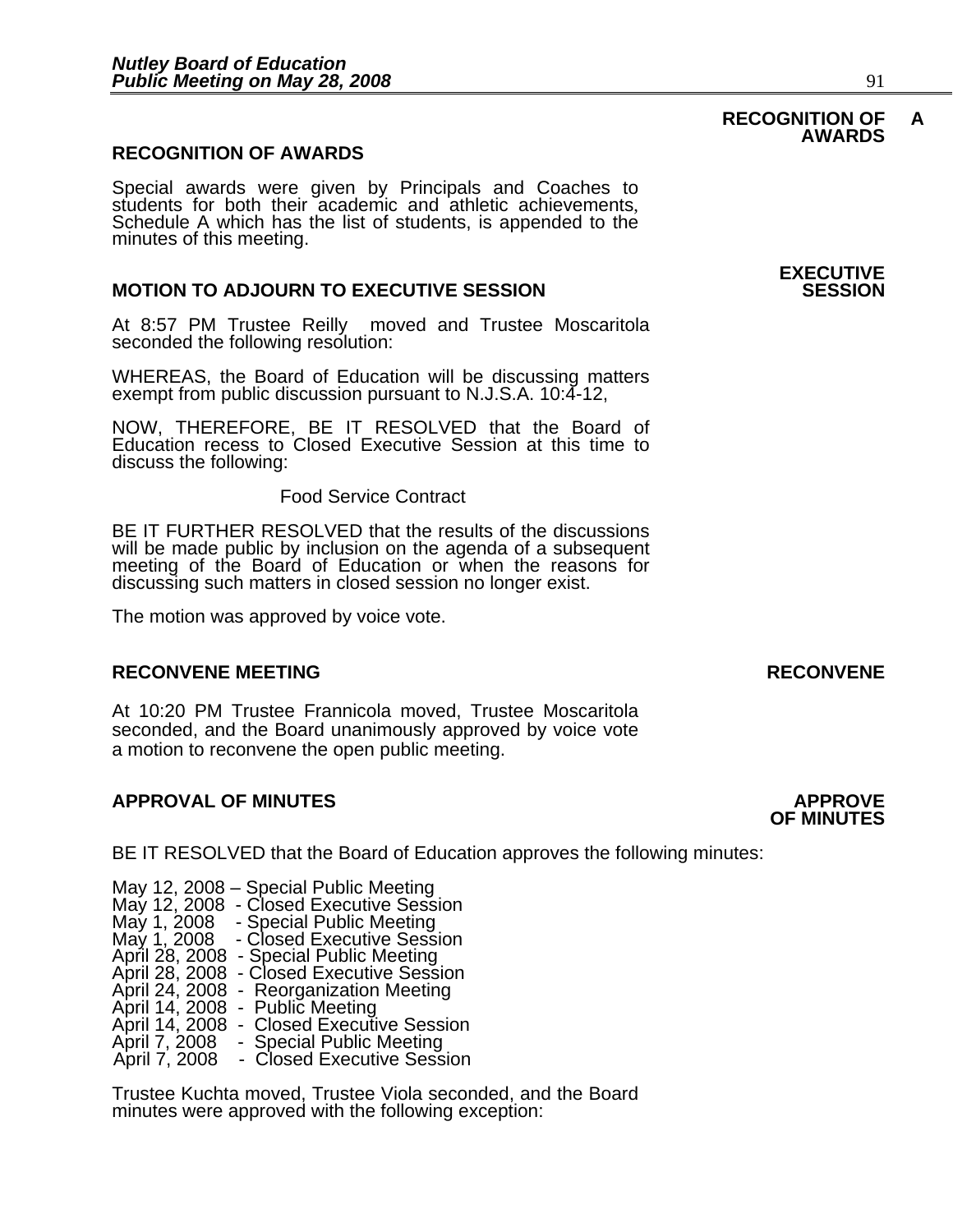**None** 

#### **SUPERINTENDENT'S REPORT SUPT'S REPORT A**

Mr. Zarra presented the Superintendent's Report dated May 28, 2008, Schedule A, which is appended to the minutes of this meeting, and briefly summarized its contents as well as other activities going on in the district. **BOARD** 

#### **BOARD SECRETARY'S REPORT**

Mr. DeVita spoke about the A. Pflugh and summer hire addendum items.

#### **COMMITTEE REPORTS REPORTS**

**None** 

#### **HEARING OF CITIZENS (Resolutions Only)**

None

# **SUPERINTENDENT'S RESOLUTIONS** *SUPERINTENDENT'S*

Trustee Moscaritola made a motion to table Resolution 12 – Reappointments – Non-Tenured Teachers, Frannicola seconded, and the motion was passed unanimously upon a roll call vote.

Trustee Moscaritola moved, and Trustee Frannicola seconded, a motion that the Board approves Superintendent's<br>Resolutions numbers 1 through 11 and 13 through 33 as listed below.

The Superintendent's Resolutions 1 through 11 and 13 through 33 were approved with the following exceptions:

- 1. Trustee Frannicola abstained on Resolution 6 –<br>Appointments BOE Extended Day Summer Program Appointments – BOE Extended Day Summer Program – 2008, Resolution 11 – Reappointments – Professional Staff and Resolution 19 – Payment for Extra-Curricular Activities – 2007-08 School Year.
- 2. Trustee Reilly abstained on Resolution 11 Reappointments – Professional Staff.

1. Trustee Moscaritola voted "No" on all minutes. 2. Trustee Alamo abstained on minutes for April 28, 2008 and May 1, 2008.

### **CORRESPONDENCE CORRESPONDENCE**

**SECRETARY'S** 

**COMMITTEE** 

# **RESOLUTIONS**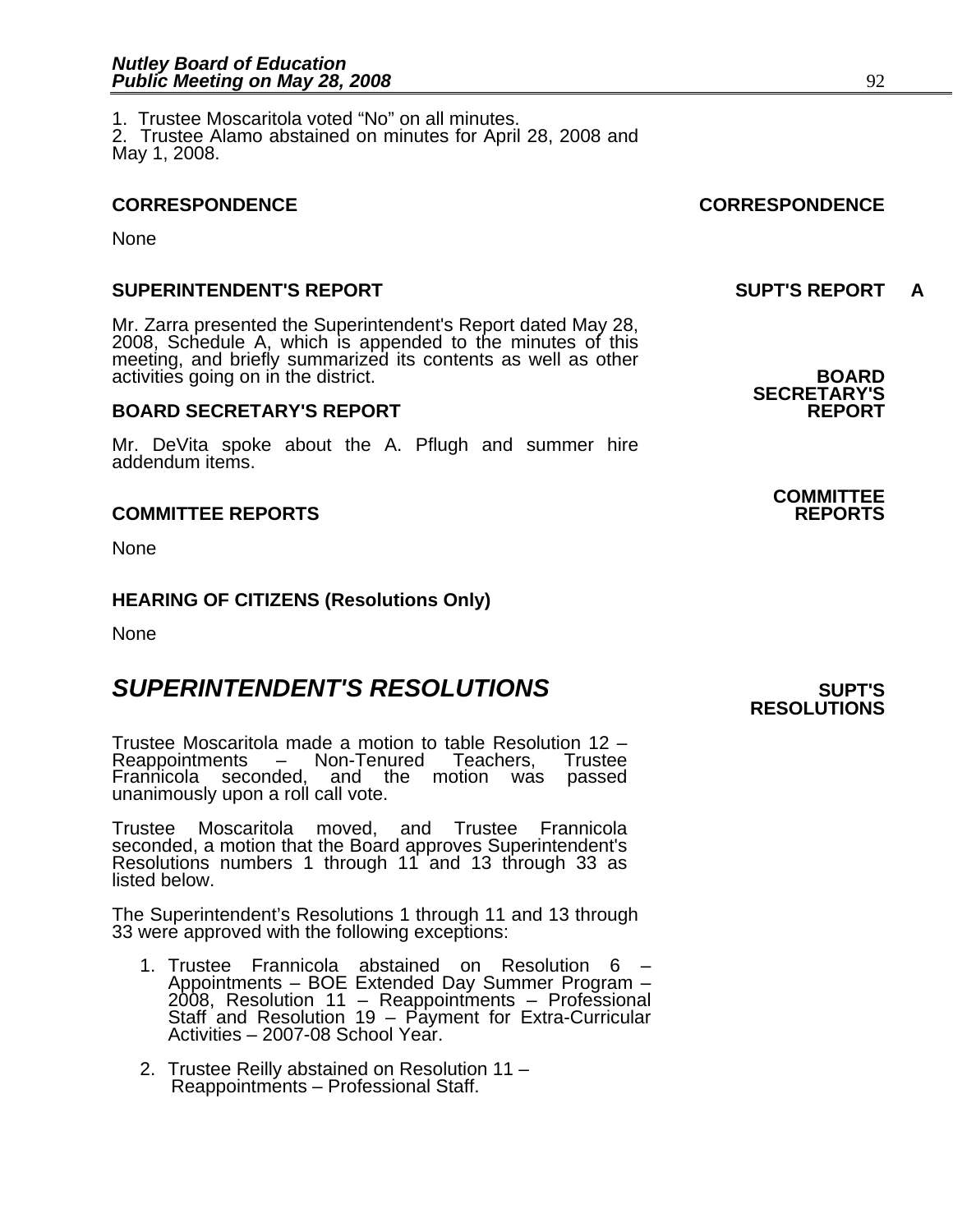## 1. **RETIREMENT – Cafeteria Employee**

BE IT RESOLVED that the Board of Education approves the acceptance of the retirement for Marianne Franks, cafeteria employee, effective June 30, 2008. **RESIGNATION** 

### 2. **RESIGNATION – Computer Technician**

BE IT RESOLVED that the Board of Education approves the acceptance of the resignation of James Plastine, computer technician, effective May 31, 2008.

#### 3. **AMENDING RESOLUTION – Approval of Calendars 2008-09 School Year**

BE IT RESOLVED that the Board of Education approves the amending of the resolution Approval of Calendars 2008-09 school year (Schedule C), approved at the February 25, 2008 Board meeting to reflect the following changes:

School Board Election: - Date changed to April 21

Spring Recess: The Spring Recess: The Spring Recess: All of Dates changed to:<br>Monday, April 13 through **Monday, April 13 through APPOINTMENT** Friday, April 17

## 4. **APPOINTMENTS – Teacher Substitutes**

BE IT RESOLVED that the Board of Education approves the appointments of the teacher substitutes listed on the attached Schedule B for the 2007-08 school year.

#### 5. **APPOINTMENTS – Secretarial/Clerical/Aide Substitutes**

BE IT RESOLVED that the Board of Education approves the following substitute for the 2007-08 school year:

**School Aide** James Gardner Elliott Bradley

School Aide/Secretarial Susan LaRocca

# **COMPUTER TECHNICIAN**

 **AMEND APPROVAL OF CALENDARS** 

# **TEACHER SUBS B**

 **APPOINTMENT SEC/ CLERICAL/AIDE SUBS** 

# **RETIREMENT CAFETERIA EMPLOYEE**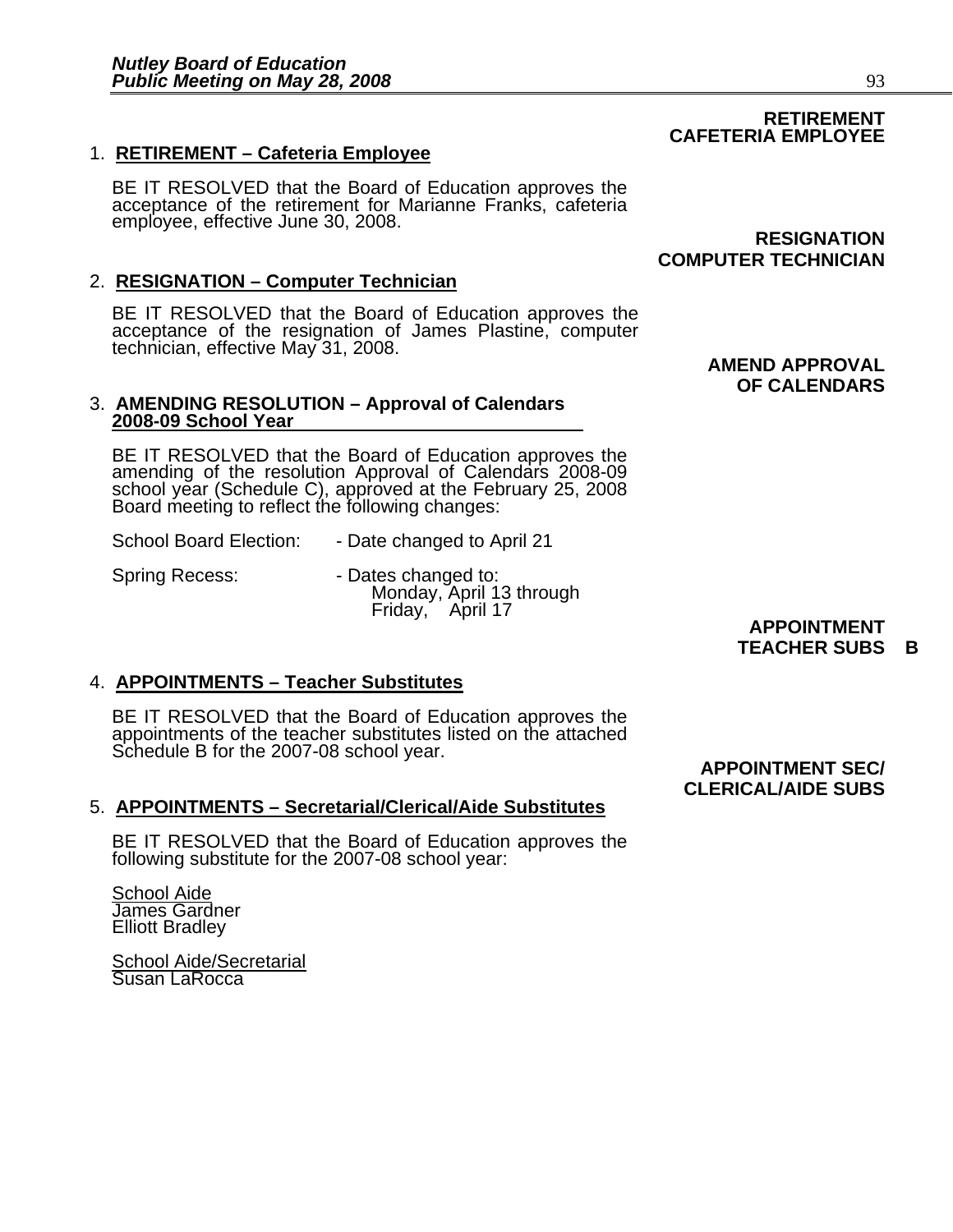#### **APPOINTMENTS BOE EXTENDED DAY SUMMER C**

#### 6. **APPOINTMENTS – BOE Extended Day Summer Program – 2008**

BE IT RESOLVED that the Board of Education approves the appointments of the School Age Extended Day Summer Program employees listed on the attached Schedule C, at the salaries indicated.

## **APPOINTMENT SUMMER EMPLOYMENT**

### 7. **APPOINTMENTS – Summer Employment**

BE IT RESOLVED that the Board of Education approves the<br>following personnel be permitted to work at Clara Maass Medical Center during the summer from June 23-July 21, 2008:

Transition Coordinator: Sharon Romaglia

**Job Coaches:<br>Nancy McConnon** Nancy McConnon - 4 weeks at per diem rate<br>Janet Salvatoriello - 4 weeks at per diem rate<br>Cindy Gianfrancesco - Substitute – per diem rate<br>Elizabeth Sparaco - Substitute – per diem rate

### **APPOINTMENT SUMMER EMPLOYMENT**

#### 8. **APPOINTMENTS – Summer Employment**

BE IT RESOLVED that the Board of Education approves the following personnel be permitted to work during the summer of 2008 as follows:

| <b>Guidance Counselors</b>       | 2 days after school closing      |
|----------------------------------|----------------------------------|
| <b>High School</b>               | 2 days prior to school opening   |
| <b>Guidance Counselors</b>       | 2 days after school closing      |
| <b>JHW Middle School</b>         | 2 days prior to school opening   |
| George Ackerman<br>Lisa Cassilli | 40 hours (504)<br>40 hours (SAC) |

### **APPOINTMENT SUBSTITUTE**

## 9. **APPOINTMENT – Substitute**

BE IT RESOLVED that the Board of Education approves the following substitute for the 2007-08 school year:

#### Buildings & Grounds

Vecchio, Gerard Vizzone, Richard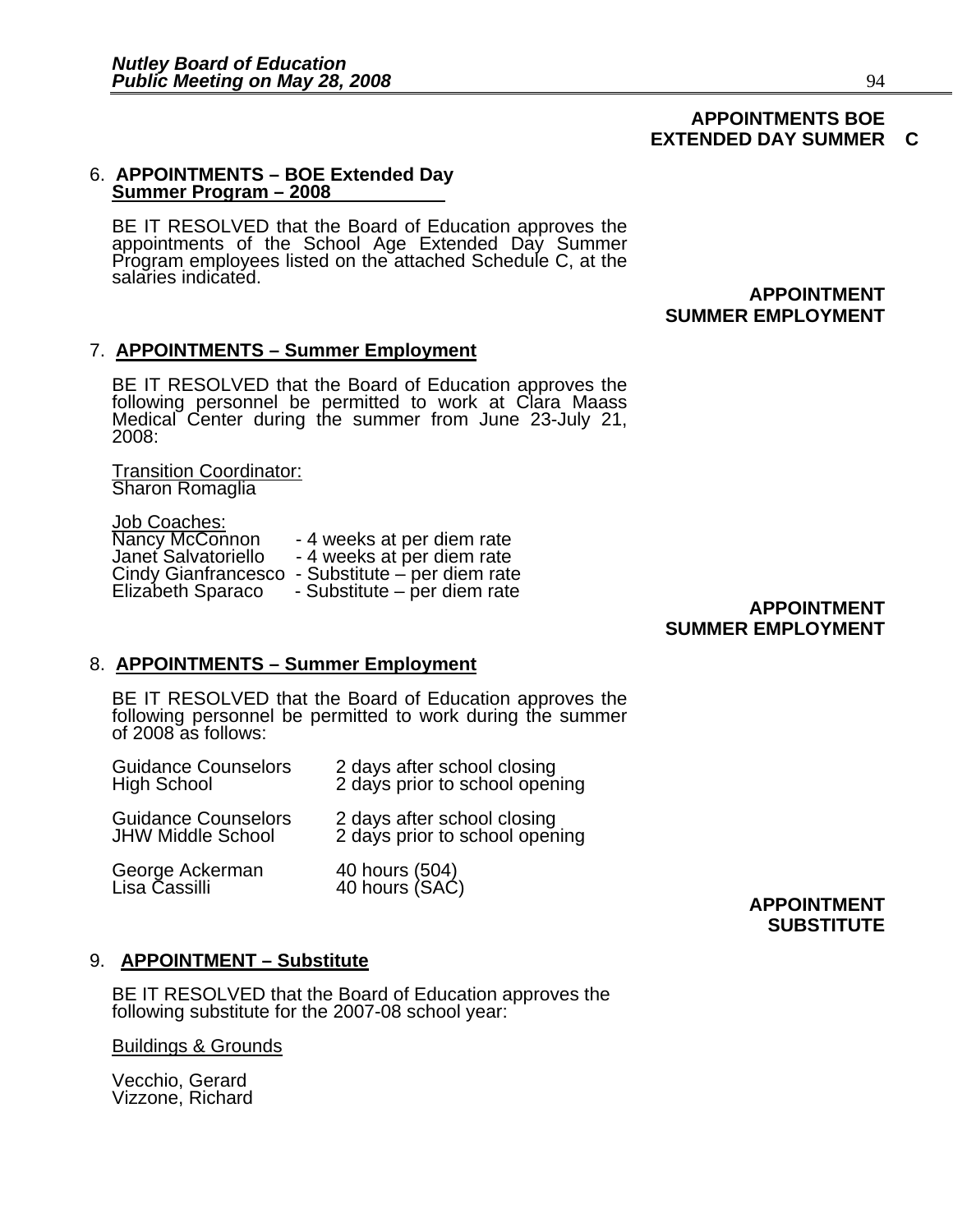# **TRANS. SUBS DRIVER/AIDES**

#### 10. **TRANSPORTATION SUBSTITUTE DRIVERS/AIDES**

BE IT RESOLVED that the Board of Education approves the following substitute drivers and aides for the 2008-09 school year:

#### **Drivers:**

Azzerello, Charlie Corino, Carmine Dwyer, Dolores Dwyer, Joseph Fugazzi, Joseph Gaguancela, Norma Gamba, Phyllis Kyzima, Walter Pastena, Silvio Ugliarolo, Nicholas

#### **Bus Aides**

Bergamini, Dolores Dwyer, Dolores Esposito, Jennie Fucetola, Ellen Geoffroy, Carmen Maira Gingerelli, Betty Kowalski, Anna Lehansky, Leah Masucci, Carmela Milici, Carmine Orlando, Josephine Rosamilia, Dolores Ross, Dolly Schettino, Lucy Schmanko, Gail Sedor, Ann Stevens, Jennie Wester, Terri

#### **REAPPOINTMENT D PROF. STAFF**

#### 11. **REAPPOINTMENTS – Professional Staff**

BE IT RESOLVED that the Board of Education approves the reappointment of the professional staff listed on the attached Schedule D for the 2008-09 school year on the salary guide at the classification, step and annual salary as indicated in accordance with the 2008-09 Teachers' Salary Guide.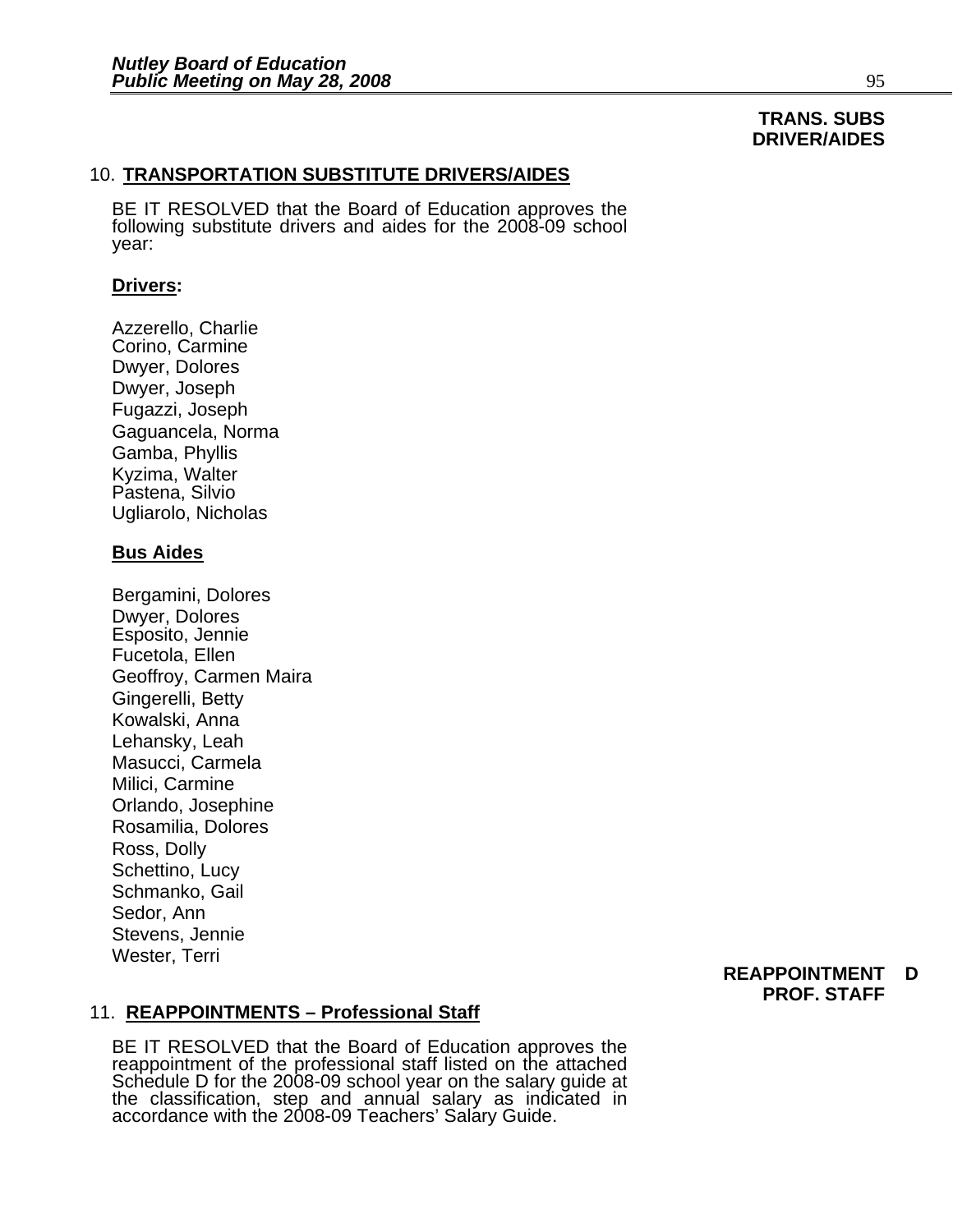The following resolution was tabled. **REAPPOINTMENT REAPPOINTMENT** 

## 12. **REAPPOINTMENTS – Non-Tenured Teachers**

BE IT RESOLVED that the Board of Education approves the reappointment of the non-tenured teachers listed on the attached Schedule E for the 2008-09 school year on the salary guide at the classification, step and annual salary as indicated in accordance with the 2008-09 Teachers' Salary Guide.

#### 13. **REAPPOINTMENTS – Secretarial/Clerical Personnel**

BE IT RESOLVED that the Board of Education approves the reappointment of the personnel listed on the attached Schedule F for the 2008-09 school year at the salaries agreed<br>upon and in accordance with the step and annual salary as<br>indicated in accordance with the 2008-09 Secretarial Salary Guide.

#### 14. **REAPPOINTMENTS – Administrative and Supervisory Personnel**

BE IT RESOLVED that the Board of Education approves the reappointment of the administrative and supervisory<br>personnel listed on the attached Schedule G for the 2008-09 .<br>school year on the salary guide at the classification, step and<br>annual salary as indicated in accordance with the 2008-09 Principals and Supervisors Salary Guide.<br> **REAPPOINTMENT** 

#### 15. **REAPPOINTMENTS – Transportation Personnel**

BE IT RESOLVED that the Board of Education approves the reappointment of the transportation personnel listed on the attached Schedule I for the 2008-09 school year in accordance with the 2008-09 Pupil Transportation Salary

#### 16. **REAPPOINTMENTS – Cafeteria Personnel**

BE IT RESOLVED that the Board of Education approves the reappointment of the cafeteria personnel listed on the attached Schedule J for the 2008-09 school year in accordance with the 2008-09 Cafeteria Salary Guide.

**REAPPOINTMENT F SEC./CLERICAL** 

## **REAPPOINTMENT ADMIN. & SUPERVISORY G**

#### **REAPPOINTMENT CAFETERIA J**

**TRANSPORTATION I** 

# **NON- TENURED TEACHERS TABLED E**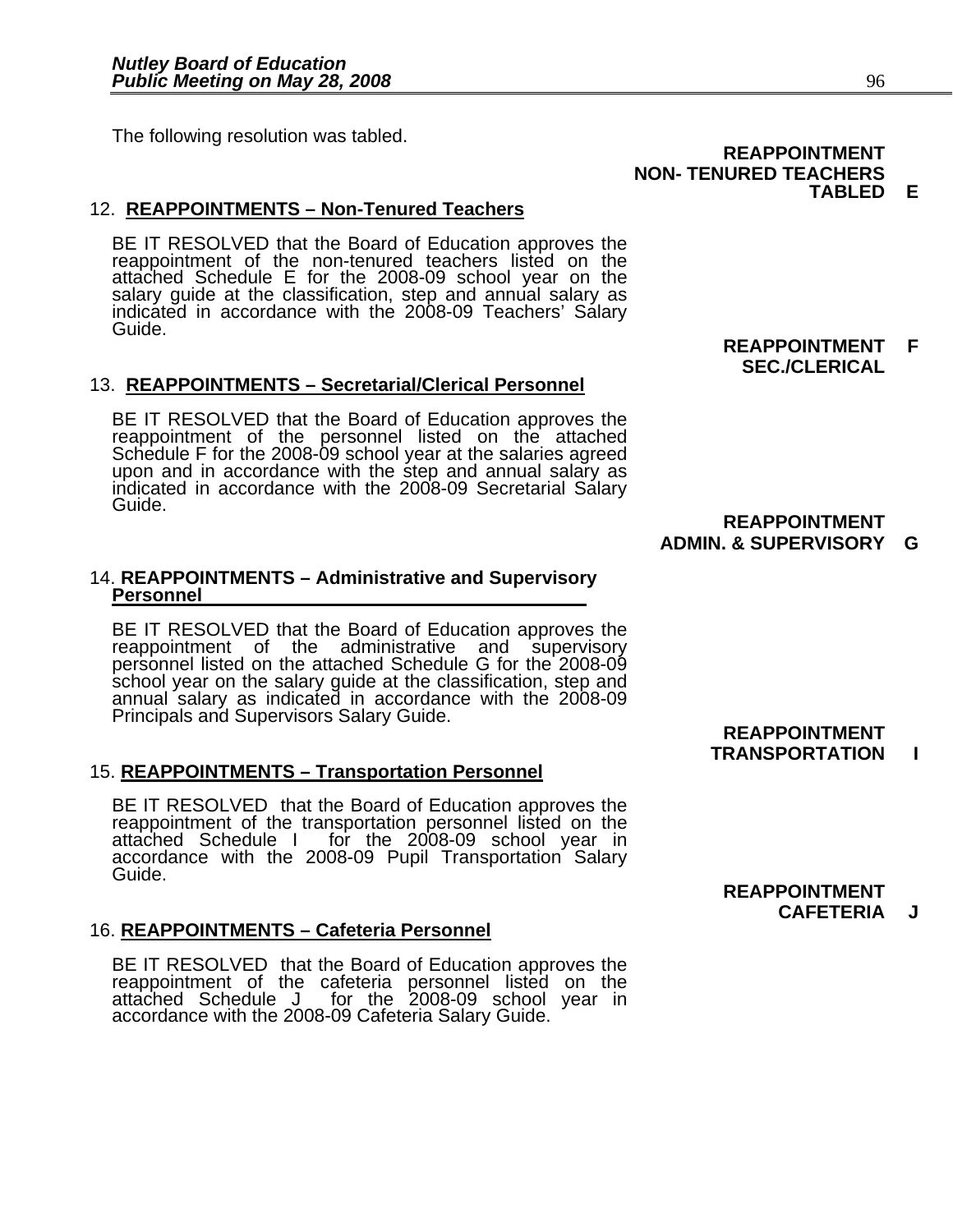## 17. **LONGEVITY PAY**

BE IT RESOLVED that the Board of Education approves the following longevity payment:

Dennis DeLorenzo, \$1,700 (prorated) Eff. June 1, 2008 (12 yrs.) Anthony Lotito, \$1,700 (prorated) Eff. June 1, 2008 (12 yrs.) **EXTRA** 

### 18. **EXTRA COMPENSATION**

BE IT RESOLVED that the Board of Education approves the following personnel be paid extra compensation in the amounts indicated for services rendered:

#### **PAYMENT FOR HEALTH DYNAMICS CLASSES - Month of April, 2008**

Rose Cioffi \$250.00

### **PAYMENT FOR SATURDAY VIOLIN LESSONS - During January, February, March and April, 2008**

| Stephanie Tirri | \$103.92 |
|-----------------|----------|
| John Kinne      | 242.48   |

#### **PAYMENT FOR FILMING BOE MEETINGS - February, March and April, 2008**

| Kenny Delgado | \$90.00 |
|---------------|---------|
| Kevin Reilly  | 18.75   |

#### **PAYMENT FOR DANCE INSTRUCTOR - Nutley Academy of Fine & Performing Arts**

Elliot Bradley \$3,500.00

#### **PAYMENT FOR CUSTODIAL SAFETY COMMITTEE - May 14, 2008**

| <b>Stephen Farese</b>        | \$30.00 |
|------------------------------|---------|
| Allan Heinis                 | 30.00   |
| Lawrence T. Koster           | 30.00   |
| <b>Christopher Weinstein</b> | 30.00   |

## **LONGEVITY PAY**

**COMP**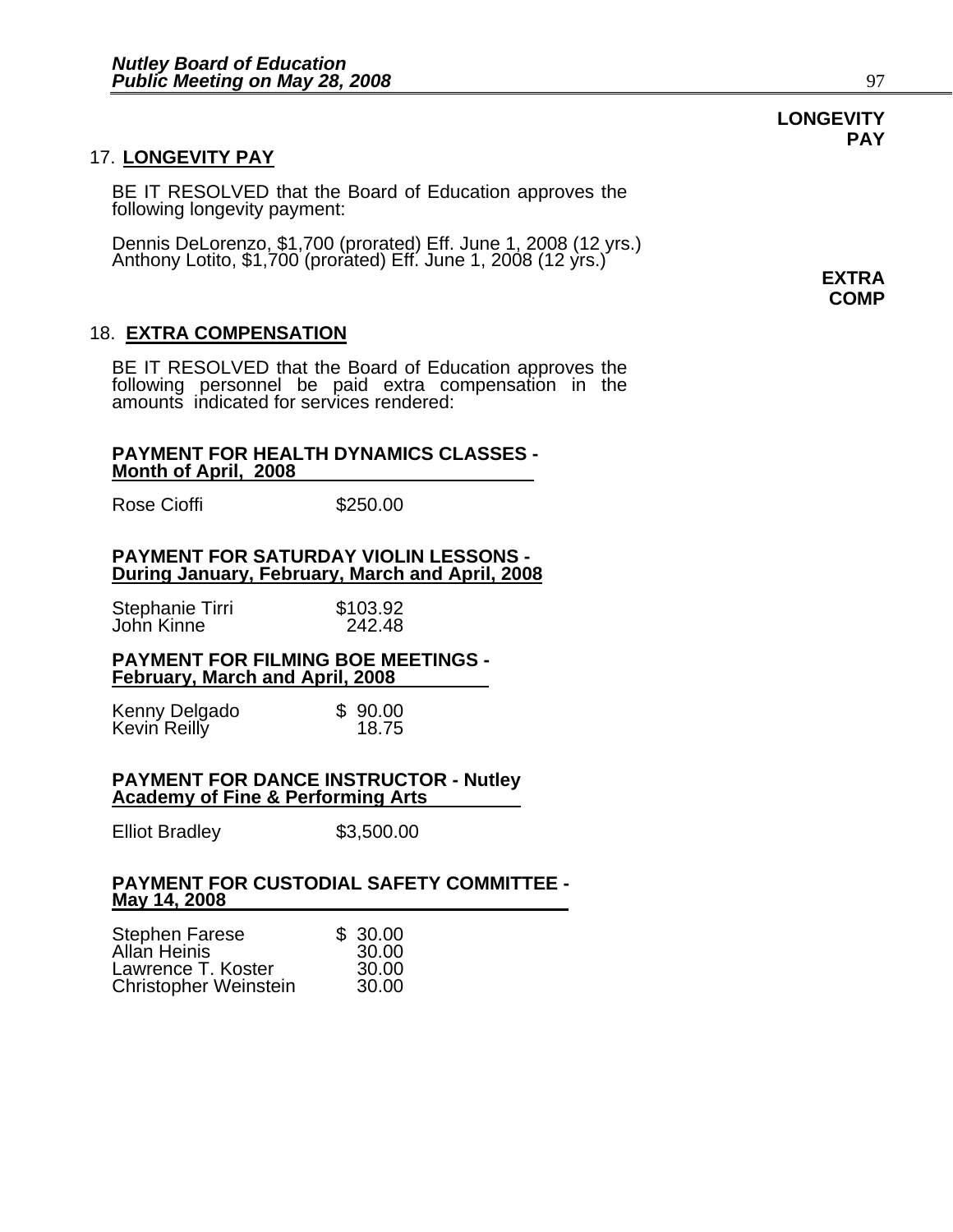#### **PAYMENT FOR SAC CURRICULUM COMMITTEE - October 23, 30, and December 4, 2007, January 15, 29, February 26, March 18 and April 17, 2008**

| \$329.08 |
|----------|
| 563.00   |
| 155,88   |
| 433.00   |
| 433.00   |
|          |

#### **PAYMENT FOR WRITING THE NEW TECHNOLOGY CURRICULUM**

Lauren Shohen \$277.12

#### **PAYMENT FOR NJASK GRADES 7&8, LANGUAGE ARTS AND MATHEMATICS PREPARATION CLASSES**

| Jennifer Ambrose     | \$346.40 |
|----------------------|----------|
| <b>Denise Cleary</b> | 381.04   |
| Dana D'Ambola        | 346.40   |
| Loretta Douglas      | 415.68   |
| Melissa Echevarria   | 415.68   |
| Tracy Egan           | 415.68   |
| Nicole Ferraro       | 346.40   |
| Nancy Foglio         | 381.04   |
| Deanna Fredricks     | 381.04   |
| Paula Greco          | 415.68   |
| Kristen Gumeny       | 381.04   |
| Connie Inguanti      | 311.76   |
| David Johnston       | 415.68   |
| Walter King          | 415.68   |
| Laura Reilly         | 381.04   |
| <b>Frank Sasso</b>   | 381.04   |
| <b>Bethany Turro</b> | 381.04   |

#### **PAYMENT FOR CAT PROGRAM – Spring, 2008**

| <b>Tracy Egan</b>    | \$5,157.08 |
|----------------------|------------|
| Joseph Cappello      | 270.24     |
| Dana D'Ambola        | 1,385.60   |
| Joseph Dwyer, III    | 1,108.48   |
| Nicole Ferraro       | 1,385.60   |
| Deanna Fredricks     | 1,108.48   |
| Flavia Groeling      | 1,316.32   |
| Suzanne Hagert       | 1,385.60   |
| Kelly Hollywood      | 1,385.60   |
| <b>Tarik Huggins</b> | 1,385.60   |
| Michelle Ippolito    | 138.56     |
| Gail Kahn            | 1,489.52   |
| Jenny Lombardo       | 554.24     |
| Louis Manganiello    | 1,247.04   |
| Denise Mazza         | 1,818.60   |
| Dennis Pandolfi      | 1,558.80   |
| Erika Pavlecka       | 1,247.04   |
| Joniene Ryder        | 1,056.52   |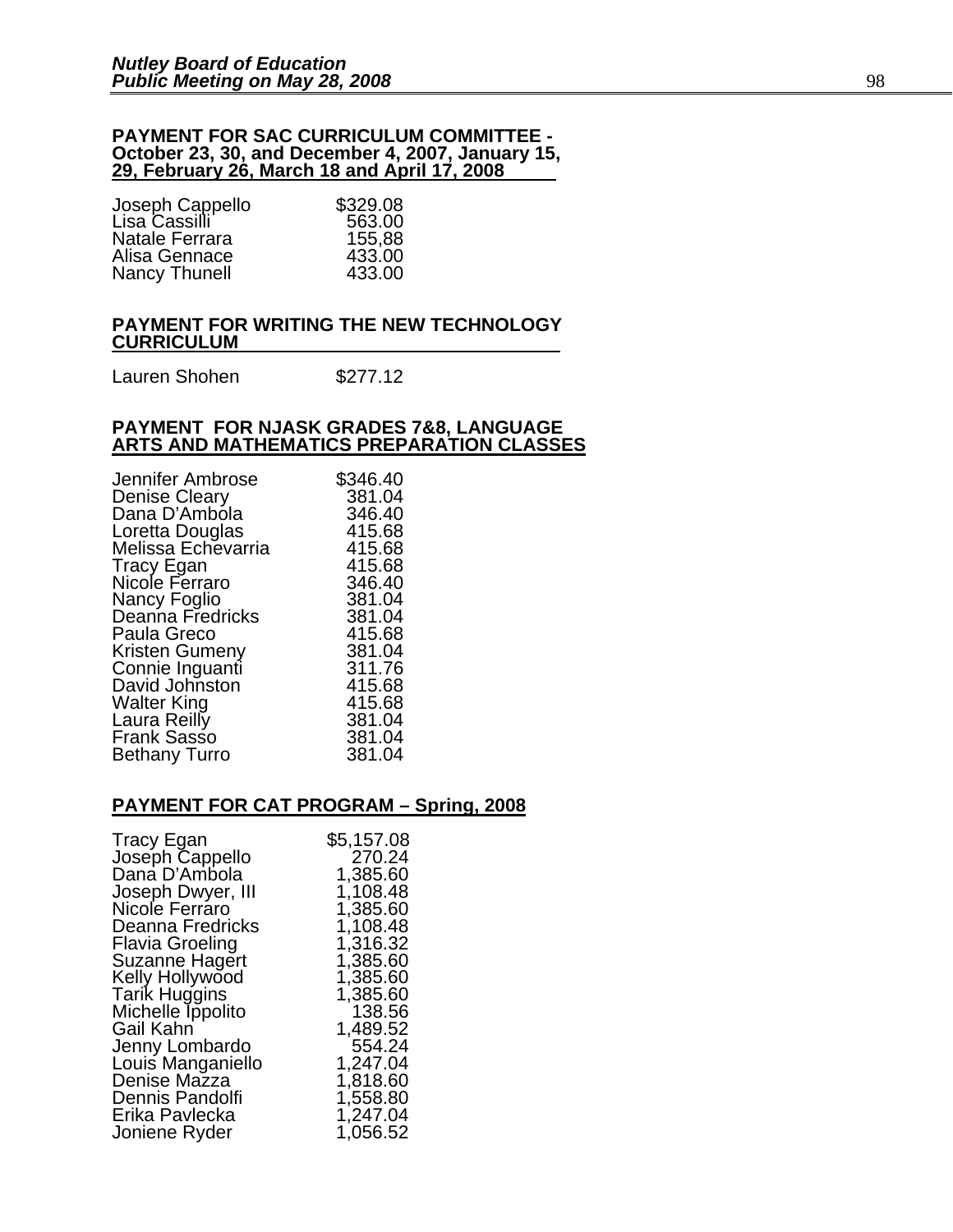| Donna Saitta                     | 554.24   |
|----------------------------------|----------|
| Lauren Shohen                    | 1,385.60 |
| Joseph Simko                     | 1,593.44 |
| <b>Margit Smith</b>              | 1,108.48 |
| Christina Stendardi              | 1,385.60 |
| <b>Elizabeth Stoffers</b>        | 1,385.60 |
| <b>Michael Stoffers</b>          | 1,385.60 |
| Janine Thomas                    | 1,385.60 |
| Gina Tucci                       | 1,385.60 |
|                                  | 1,385.60 |
| Josephine Tucci<br>Jessica Welsh | 554.24   |
| Lynn Zazzali                     | 138.56   |
| Veronica Zoltowski               | 1,108.48 |
|                                  |          |

#### **CENTRAL DETENTION COVERAGE – Month of April, 2008**

| <b>High School</b> |  |
|--------------------|--|
| John Gulardo       |  |

| ו טטווטט וואוו |         |
|----------------|---------|
| John Gulardo   | \$56.31 |
| Alicia Lombard | 56.31   |
| Jessica Mabel  | 56.31   |
| Denise Mazza   | 150.16  |
| Lisa Vallo     | 187.70  |
|                |         |

### **JHW Middle School**

| Jennifer Ambrose   | 37.54 |
|--------------------|-------|
| Joseph Cappello    | 75.08 |
| Melissa Echevarria | 56.31 |
| Michelle Ippolito  | 75.08 |
| Karelia Tejada     | 56.31 |

#### **SATURDAY MORNING SUSPENSIONS – Month of April, 2008**

#### **JHW Middle School**

| Jennifer Ambrose | \$78.45 |
|------------------|---------|
| Joseph Cappello  | 78.45   |

**PAYMENT H EXTRA-CURRICULAR ACTIVITIES** 

#### 19. **PAYMENT FOR EXTRA-CURRICULAR ACTIVITIES – 2007-08 School Year**

BE IT RESOLVED that the Board of Education approves payment for professional staff listed on the attached Schedule H for extra-curricular work during the 2007-08 school year.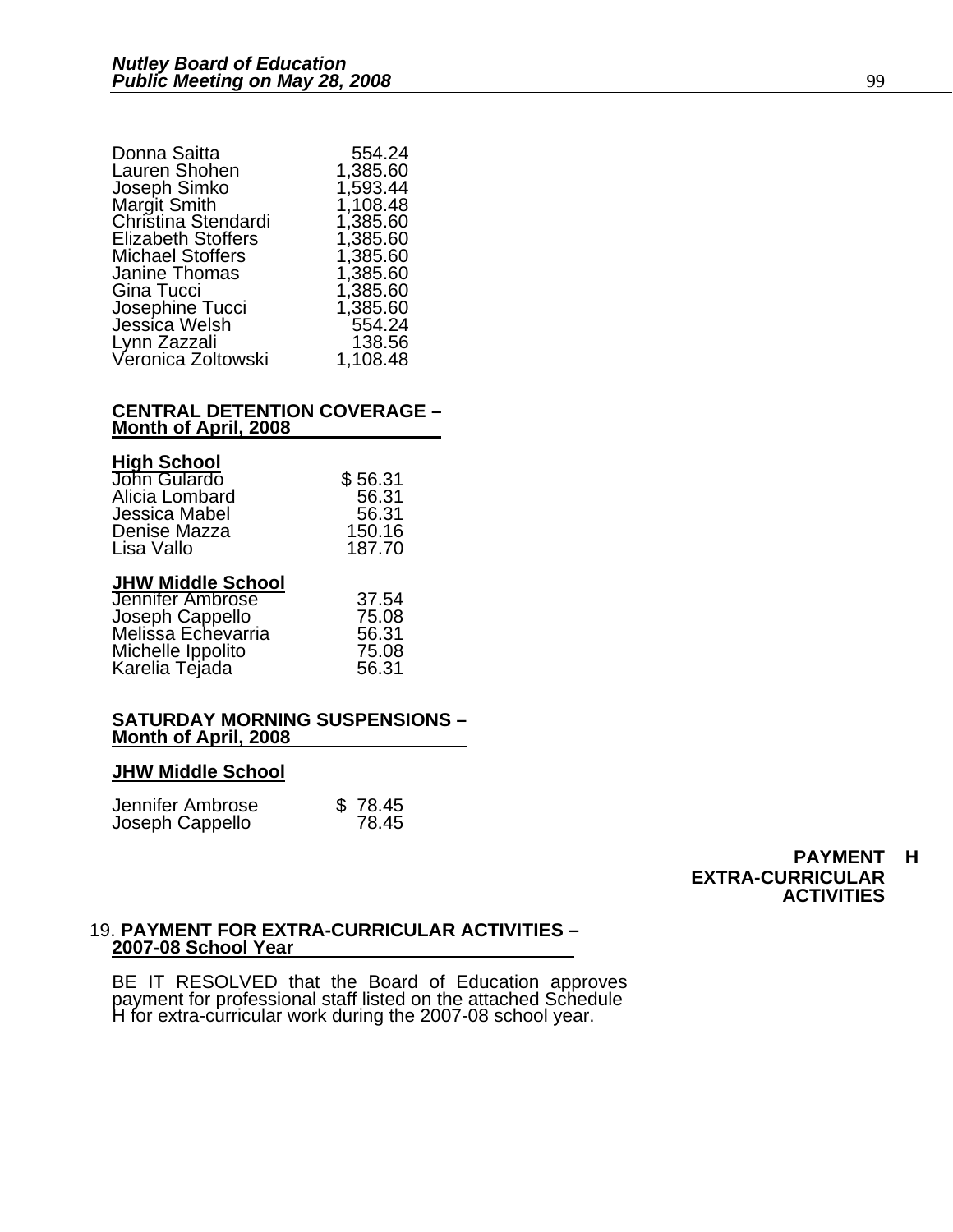## **APPROVAL CURRICULUM PROG.**

#### 20. **APPROVAL OF CURRICULUM PROGRAMS**

BE IT RESOLVED that the Board of Education approves the following curriculum programs presented at the May 12, 2008 Conference Session:

Grades 7-12 Art Curriculum Grades 7-12 Technical Curriculum

21. **TUITION STUDENTS**

BE IT RESOLVED that the Board of Education approves enrollment of students on a tuition basis for the 2008-09 school year, pursuant to existing employment agreements.

| No. of Students | Grade | Amount               |
|-----------------|-------|----------------------|
|                 | 11    | \$11,144<br>\$11,306 |

 **MEMORANDUM OF AGREEMENT - LAW ENFORCEMENT OFFICIALS** 

#### 22. **MEMORANDUM OF AGREEMENT WITH LAW ENFORCEMENT OFFICIALS**

BE IT RESOLVED that in accordance with the N.J.A.C. 6:29- 10.1 et seq., the Board approves the Memorandum of Agreement and Addenda between Education and Local and County Law Enforcement Officials, and

BE IT FURTHER RESOLVED, that this Agreement and Addenda be forwarded to the County Superintendent of Schools for approval.

# **TESTIMONIALS**

#### 23. **TESTIMONIAL – Principal Mrs. MaryLou Dowse**

WHEREAS, Mrs. MaryLou Dowse has tendered her resignation as Yantacaw School Principal, effective July 1, 2008 and has signified her intention of retiring from active service, and

WHEREAS, Mrs. Dowse has served as a teacher, Coordinator of Mathematics and Principal in the Nutley Public Schools for a period of thirty-five years, and

WHEREAS, through the years Mrs. Dowse has exemplified the finest qualities of her profession at all times.

**TUITION STUDENTS**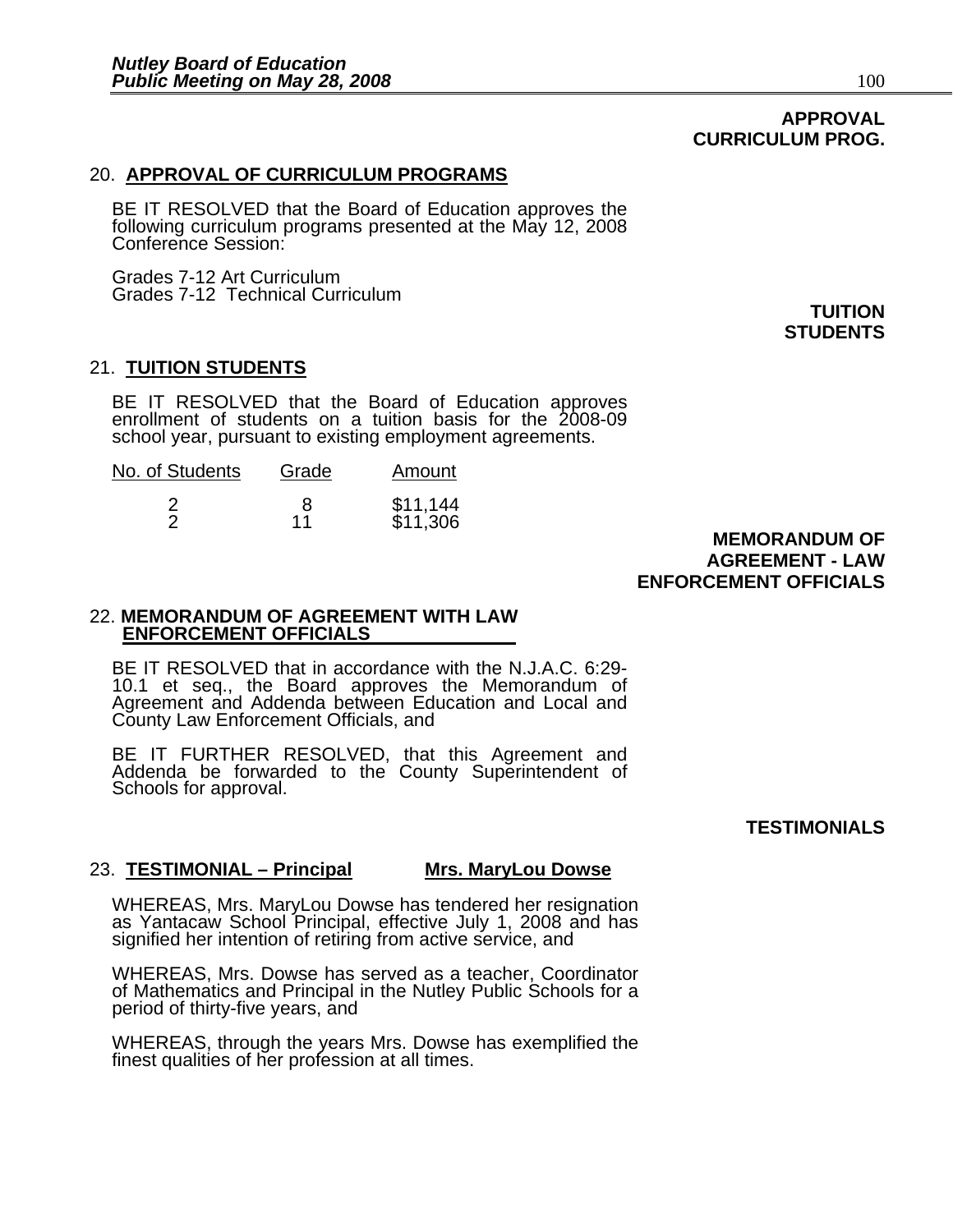NOW, THEREFORE, BE IT RESOLVED, That the Board of Education expresses to Mrs. Dowse its deep appreciation of her long and faithful service and extends to her its best wishes for continued health and happiness, and

BE IT FURTHER RESOLVED, That this resolution be made a part of the minutes of this meeting and a copy presented to Mrs. Dowse.

#### 24. **TESTIMONIAL – Coordinator of Business/ Technical Education - Mrs. Nancy Kehayes**

WHEREAS, Mrs. Nancy Kehayes has tendered her resignation as K-12 Coordinator of Business/Technical Education, effective July 1, 2008 and has signified her intention of retiring from active service, and

WHEREAS, Mrs. Kehayes has served as a teacher, Business Department Head and Coordinator of Business/Technical Education in the Nutley Public Schools for a period of sixteen years, and

WHEREAS, through the years Mrs. Kehayes has exemplified the finest qualities of her profession at all times.

NOW, THEREFORE, BE IT RESOLVED, That the Board of Education expresses to Mrs. Kehayes its deep appreciation of her long and faithful service and extends to her its best wishes for continued health and happiness, and

BE IT FURTHER RESOLVED, That this resolution be made a part of the minutes of this meeting and a copy presented to Mrs. Kehayes.

#### 25. **TESTIMONIAL – School Psychologist Dr. Donald DiGiovine**

WHEREAS, Dr. Donald DiGiovine has tendered his resignation as School Psychologist effective July 1, 2008 and has signified his intention of retiring from active service, and

WHEREAS, Dr. DiGiovine has served as a School Psychologist in the Nutley Public Schools for a period of thirty-one years, and

WHEREAS, through the years Dr. DiGiovine has exemplified the finest qualities of his profession at all times.

NOW, THEREFORE, BE IT RESOLVED, That the Board of Education expresses to Dr. DiGiovine its deep appreciation of his long and faithful service and extends to him its best wishes for continued health and happiness, and

BE IT FURTHER RESOLVED, That this resolution be made a part of the minutes of this meeting and a copy presented to Dr. DiGiovine.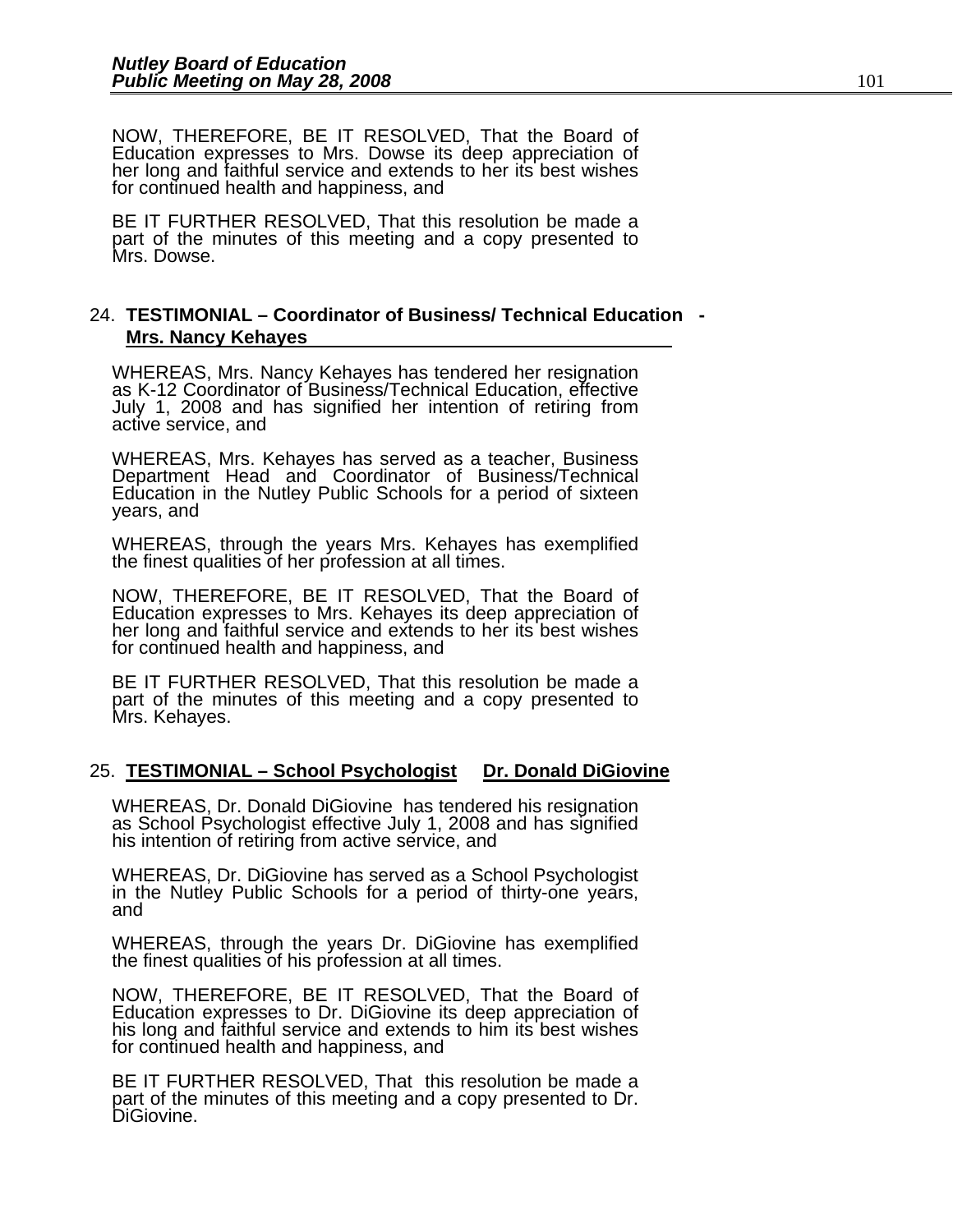### 26. **TESTIMONIAL – Teacher Mr. Ronald Bonadonna**

WHEREAS, Mr. Ronald Bonadonna has tendered his resignation as high school teacher, effective July 1, 2008 and has signified his intention of retiring from active service, and

WHEREAS, Mr. Bonadonna has taught in the Nutley Public Schools for a period of thirty-five years, and

WHEREAS, through the years Mr. Bonadonna has exemplified the finest qualities of the teaching profession at all times.

NOW, THEREFORE, BE IT RESOLVED, That the Board of Education expresses to Mr. Bonadonna its deep appreciation of his long and faithful service and extends to him its best wishes for continued health and happiness, and

BE IT FURTHER RESOLVED, That this resolution be made a part of the minutes of this meeting and a copy presented to Mr. Bonadonna.

#### 27. **TESTIMONIAL – Teacher Miss Margaret A. Dougherty**

WHEREAS, Miss Margaret A. Dougherty has tendered her resignation as elementary teacher, effective July 1, 2008 and has signified her intention of retiring from active service, and

WHEREAS, Miss Dougherty has taught in the Nutley Public Schools for a period of thirty-eight years, and

WHEREAS, through the years Miss Dougherty has exemplified the finest qualities of her profession at all times.

NOW, THEREFORE, BE IT RESOLVED, That the Board of Education expresses to Miss Dougherty its deep appreciation of her long and faithful service and extends to her its best wishes for continued health and happiness, and

BE IT FURTHER RESOLVED, That this resolution be made a part of the minutes of this meeting and a copy presented to Miss Dougherty.

#### 28. **TESTIMONIAL – Teacher Mrs. Carol Gurney**

WHEREAS, Mrs. Carol Gurney has tendered her resignation as<br>elementary teacher, effective July 1, 2008 and has signified her<br>intention of retiring from active service, and

WHEREAS, Mrs. Gurney has taught in the Nutley Public Schools for a period of forty-one years, and

WHEREAS, through the years Mrs. Gurney has exemplified the finest qualities of her profession at all times.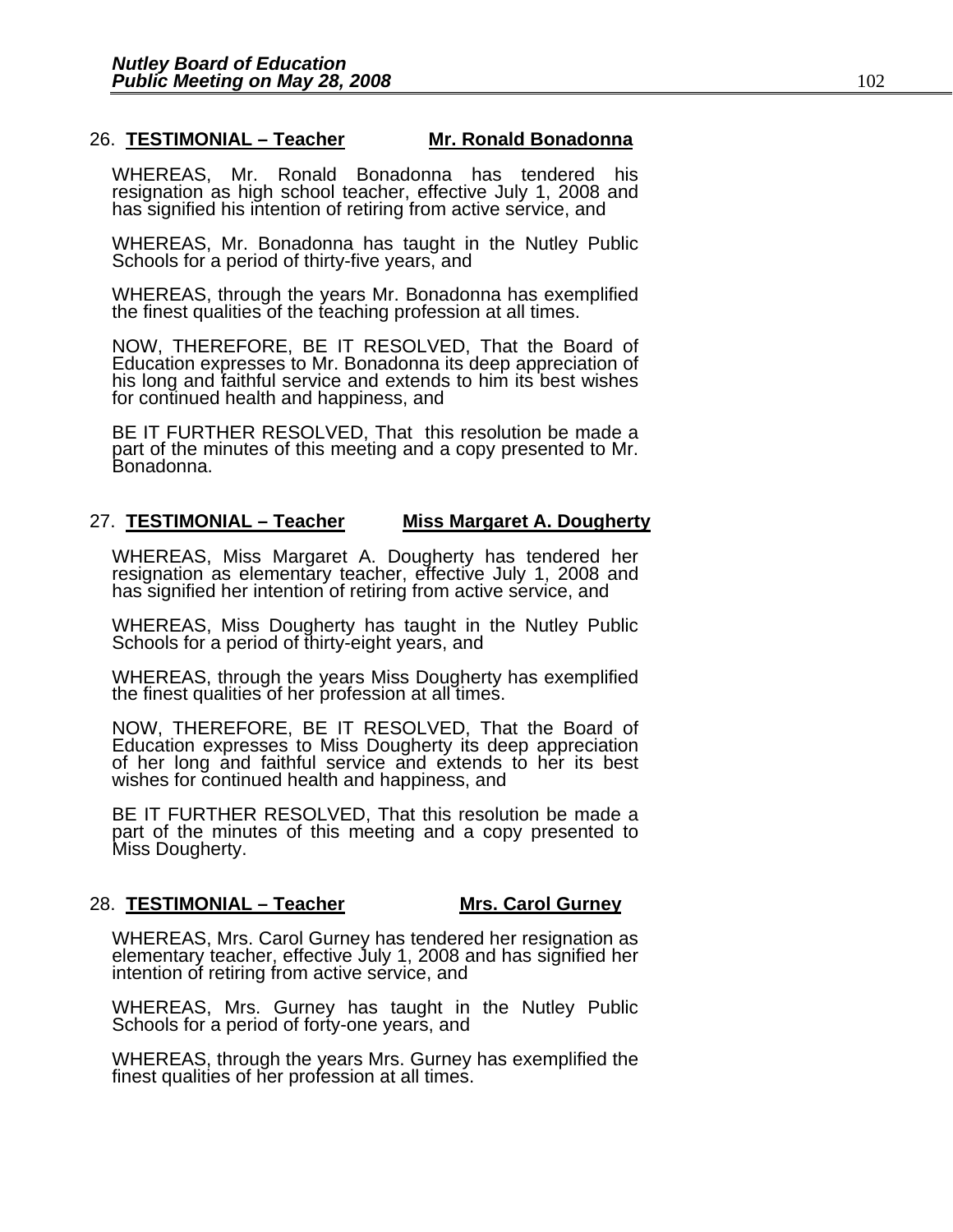NOW, THEREFORE, BE IT RESOLVED, That the Board of Education expresses to Mrs. Gurney its deep appreciation of her long and faithful service and extends to her its best wishes for continued health and happiness, and

BE IT FURTHER RESOLVED, That this resolution be made a part of the minutes of this meeting and a copy presented to Mrs. Gurney.

#### 29. **TESTIMONIAL – Teacher Mrs. Bernice Paschal**

WHEREAS, Mrs. Bernice Paschal has tendered her resignation<br>as elementary teacher, effective July 1, 2008 and has signified<br>her intention of retiring from active service, and

WHEREAS, Mrs. Paschal has taught in the Nutley Public Schools for a period of twenty-nine years, and

WHEREAS, through the years Mrs. Paschal has exemplified the finest qualities of her profession at all times.

NOW, THEREFORE, BE IT RESOLVED, That the Board of Education expresses to Mrs. Paschal its deep appreciation of her long and faithful service and extends to her its best wishes for continued health and happiness, and

BE IT FURTHER RESOLVED, That this resolution be made a part of the minutes of this meeting and a copy presented to Mrs. Paschal.

#### 30. **TESTIMONIAL – Teacher Mrs. Deborah Schop**

WHEREAS, Mrs. Deborah Schop has tendered her resignation as elementary teacher, effective July 1, 2008 and has signified her intention of retiring from active service, and

WHEREAS, Mrs. Schop has taught in the Nutley Public Schools for a period of twenty-five years, and

WHEREAS, through the years Mrs. Schop has exemplified the finest qualities of her profession at all times.

NOW, THEREFORE, BE IT RESOLVED, That the Board of Education expresses to Mrs. Schop its deep appreciation of her long and faithful service and extends to her its best wishes for continued health and happiness, and

BE IT FURTHER RESOLVED, That this resolution be made a part of the minutes of this meeting and a copy presented to Mrs. Schop.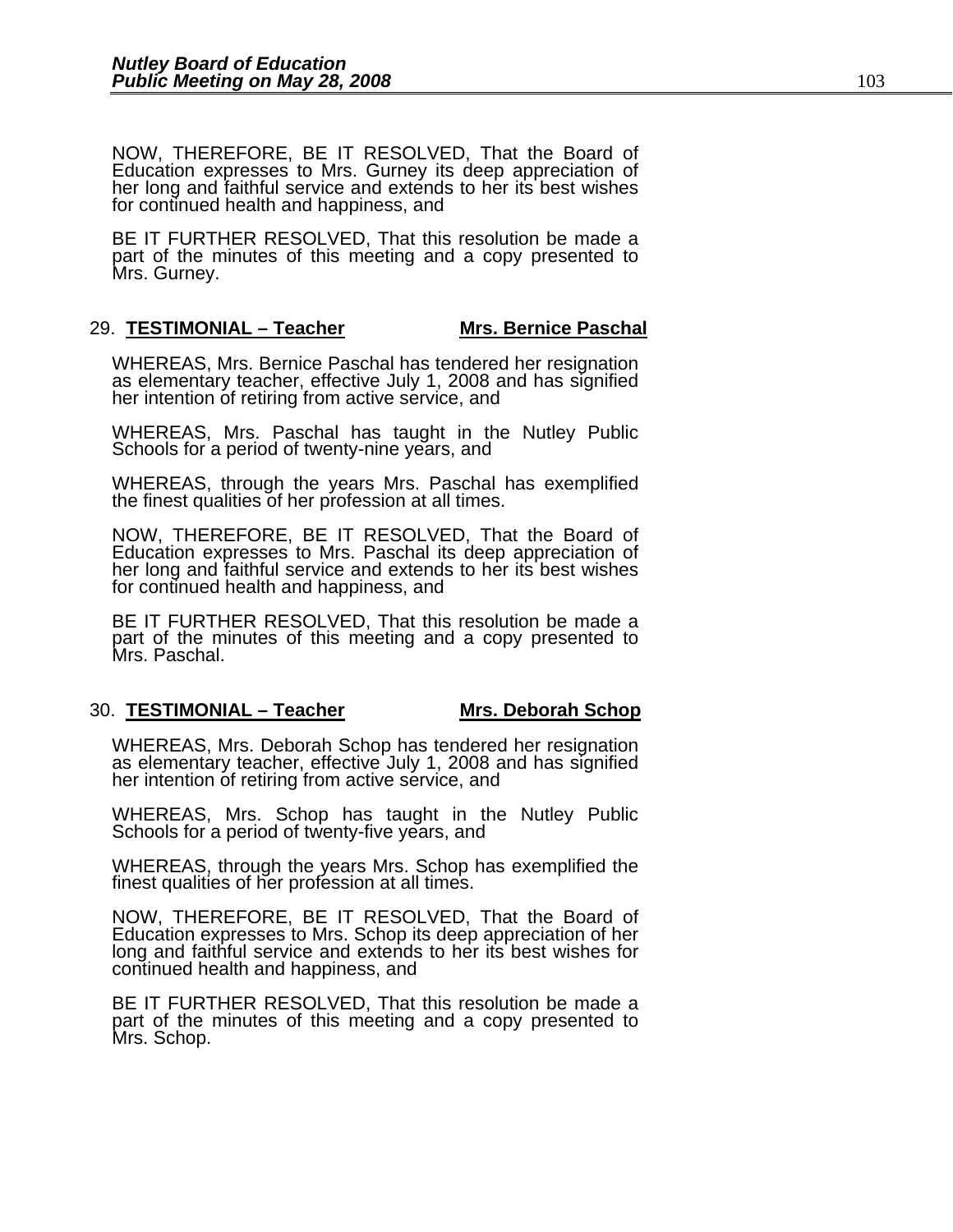#### 31. **TESTIMONIAL – Teacher Mrs. Judith Story**

WHEREAS, Mrs. Judith Story has tendered her resignation as elementary teacher, effective July 1, 2008 and has signified her intention of retiring from active service, and

WHEREAS, Mrs. Story has taught in the Nutley Public Schools for a period of thirty-eight years, and

WHEREAS, through the years Mrs. Story has exemplified the finest qualities of her profession at all times.

NOW, THEREFORE, BE IT RESOLVED, That the Board of Education expresses to Mrs. Story its deep appreciation of her long and faithful service and extends to her its best wishes for continued health and happiness, and

BE IT FURTHER RESOLVED, That this resolution be made a part of the minutes of this meeting and a copy presented to Mrs. Story.

#### 32. **TESTIMONIAL – Executive Secretary Mrs. Teresa Verdi**

WHEREAS, Mrs. Teresa Verdi has tendered her resignation as Nutlev High School Executive Secretary, effective July 1, 2008 and has signified her intention of retiring from active service,<br>and

WHEREAS, Mrs. Verdi has worked as guidance secretary and executive secretary in the Nutley Public Schools for a period of fifty-three years, and

WHEREAS, through the years Mrs. Verdi has exemplified the finest qualities of the secretarial profession at all times.

NOW, THEREFORE, BE IT RESOLVED, That the Board of Education expresses to Mrs. Verdi its deep appreciation of her long and faithful service and extends to her its best wishes for continued health and happiness, and

BE IT FURTHER RESOLVED, That this resolution be made a part of the minutes of this meeting and a copy presented to Mrs. Verdi.

#### 33. **TESTIMONIAL – Cafeteria Employee Mrs. Marianne E. Franks**

WHEREAS, Mrs. Marianne E. Franks has tendered her resignation as, middle school cafeteria employee, effective July 1, 2008 and has signified her intention of retiring from active service, and

WHEREAS, Mrs. Franks has worked as a middle school cafeteria employee in the Nutley Public Schools for a period of twenty-two years, and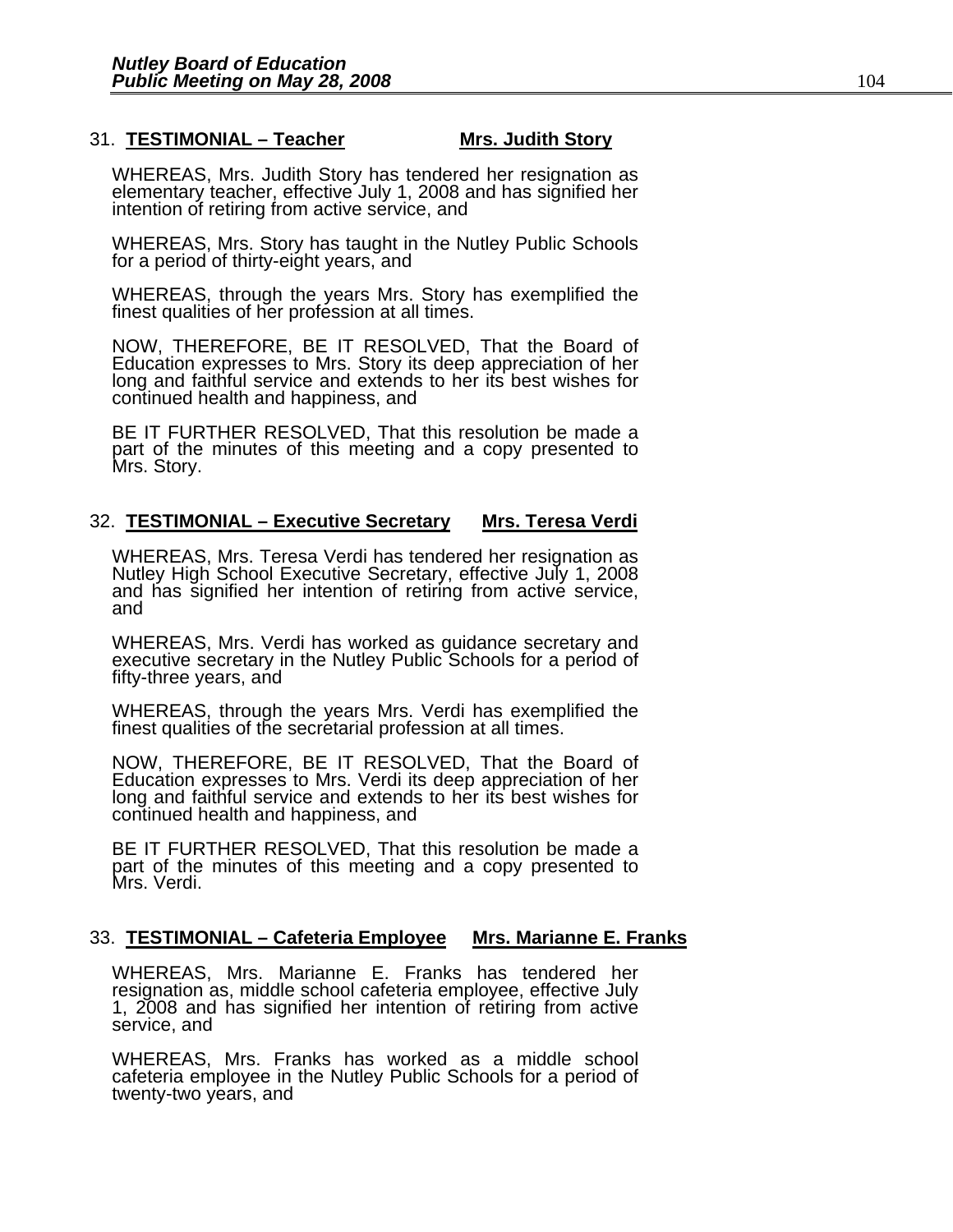WHEREAS, through the years Mrs. Franks has exemplified the finest qualities of her profession at all times.

NOW, THEREFORE, BE IT RESOLVED, That the Board of Education expresses to Mrs. Franks its deep appreciation of her long and faithful service and extends to her its best wishes for continued health and happiness, and

BE IT FURTHER RESOLVED, That this resolution be made a part of the minutes of this meeting and a copy presented to Mrs. Franks.

### 34. **APPOINTMENTS – Summer Custodial Employment**

BE IT RESOLVED that the Board of Education approves the following personnel to be employed as summer custodial and grounds employees for the summer of 2008:

|                                   | <b>Step</b> | <b>Hourly Rate</b> |
|-----------------------------------|-------------|--------------------|
| <b>Timothy Covey</b>              | 2           | 8.00               |
| <b>Christopher DeMatteo</b>       | 2           | 8.00               |
| Hye-Chun Gehring<br>Steven Murphy | 2.<br>2     | 8.00<br>8.00       |

# **BOARD SECRETARY'S RESOLUTIONS** RESOLUTIONS

Trustee Alamo moved, Trustee Kuchta seconded, a motion that the Board approves the Board Secretary's Resolutions numbers 1 through 11 as listed below.

Resolutions 1 through 11 were unanimously approved by roll call vote.

Trustee Reilly moved, Trustee Kuchta seconded, a motion to table check #076409. Upon being put to a roll call vote the motion was unanimously approved.

## 1. **SECRETARY & TREASURER'S REPORT**

BE IT RESOLVED that the Board of Education approves the<br>acknowledgement and acceptance of the reports of the Board<br>Secretary (Appendix A) and Treasurer of School Monies (Appendix B) for the period of April 30, 2008.

#### 2. CERTIFICATION OF MAJOR ACCOUNT FUND STATUS

BE IT RESOLVED that pursuant to NJAC 6A:23-2.11(c) 4, the<br>Nutley Board of Education certifies that as of April 30, 2008,<br>after review of the Secretary's monthly financial report<br>(Appropriations section) and upon consultati

**BOARD SECRETARY'S** 

**CUSTODIAL** 

 **APPOINT SUMMER** 

 **CERTIFICATION FUND STATUS**

**SECY. & TREAS. A**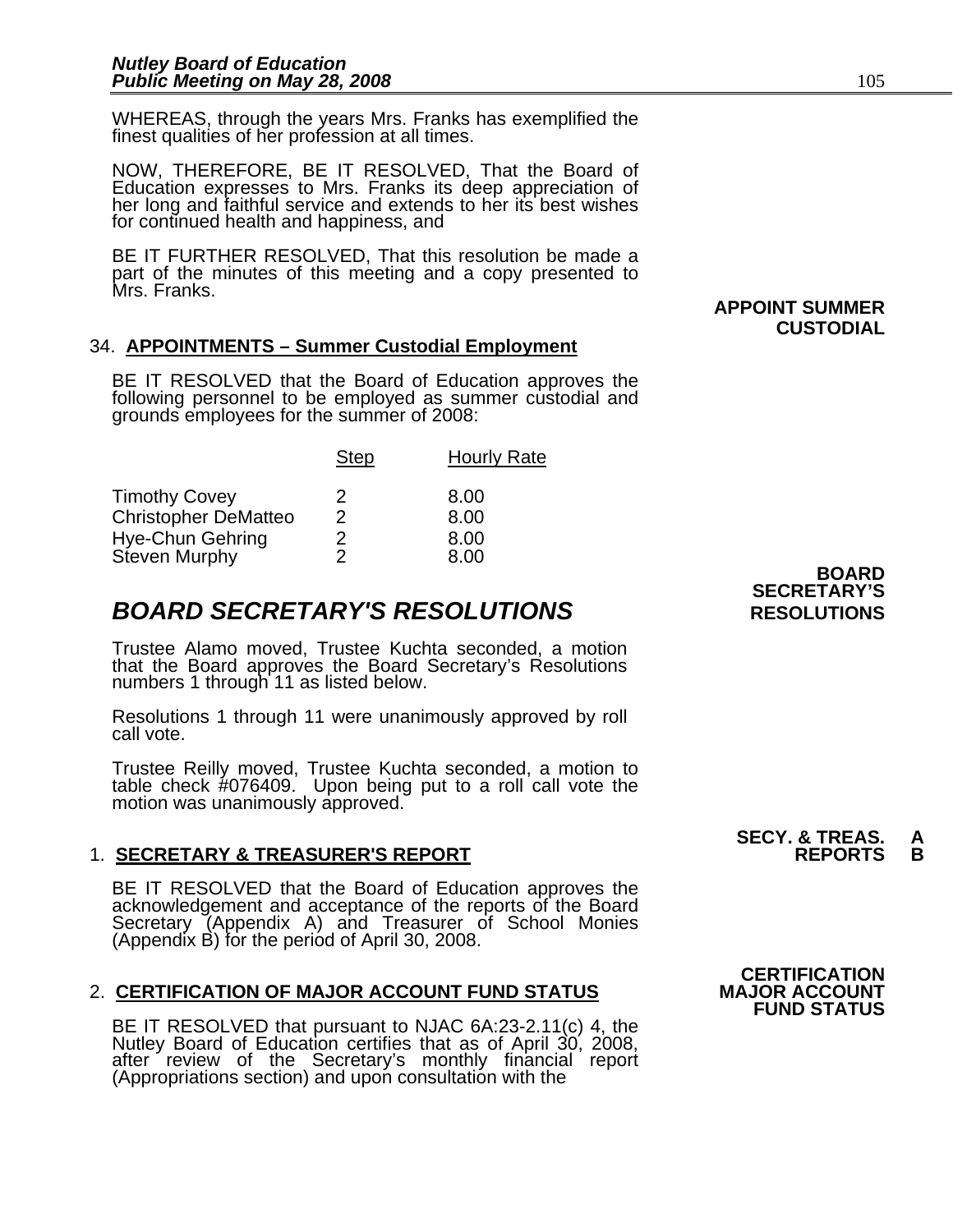appropriate district officials, to the best of its knowledge no major account or fund has been over-expended in violation of NJAC 6A:23-2.11(b) and that sufficient funds are available to meet the district's financial obligations for the remainder of the fiscal year. (Major funds are General Fund, Capital Projects<br>and Debt Service.)

## 3. BILLS AND MANDATORY PAYMENTS **MANDATORY C**

BE IT RESOLVED that the Board of Education approves the payment of bills and mandatory payments dated May 28, 2008 in the total amount of \$5,949,443.85 (Appendix C).

# 4. **REQUESTS FOR USE OF SCHOOL BUILDINGS AND USE OF BUILDINGS D**

BE IT RESOLVED that the Board of Education approves the requests for the use of school buildings and grounds (Appendix D), that conform to the rules and regulations set by the Board of Education.

# 5. **TRANSFER SCHEDULE TRANSFER E SCHEDULE**

BE IT RESOLVED that the Board of Education approves, in compliance with NJAC 6A:23-2.11(c)3ii, and NJSA 18A:22-8-1, the transfers in the 2007-08 budget dated April 30, 2008 in the amount of \$387,878.72 as appended (Appendi

# 6. **APPROVAL OF TRAVEL LIST APPROVAL F TRAVEL LIST**

BE IT RESOLVED that the Board of Education approves the travel list and all expenses per (Appendix F).

# 7. **APPROVAL OF PARTIAL PAYMENT TO HILT CONSTRUCTION CO.**

BE IT RESOLVED that the Board of Education approves partial payment in the amount of \$56,350.00 to Hilt Construction Co. for the Exterior Façade Repairs at Washington Elementary School as per the recommendation of the Board's Engineer. **AWARD OF CONTRACT** 

**NHS - HVAC** 

# 8. **AWARD OF CONTRACT –HVAC– Nutley High School Auditorium**

WHEREAS, bids for HVAC – Nutley High School Auditorium were advertised on April 2, 2008, and

WHEREAS, sealed bids were publicly opened and read aloud on Thursday, April 24, 2008 at 3:30 p.m. in the Board Conference Room, and

WHEREAS, bids for HVAC – Nutley High School Auditorium<br>are as follows:

# **BILLS &**

# **GROUNDS AND GROUNDS**

 **APPROVE PARTIAL PAYMENT HILT CONST. CO.**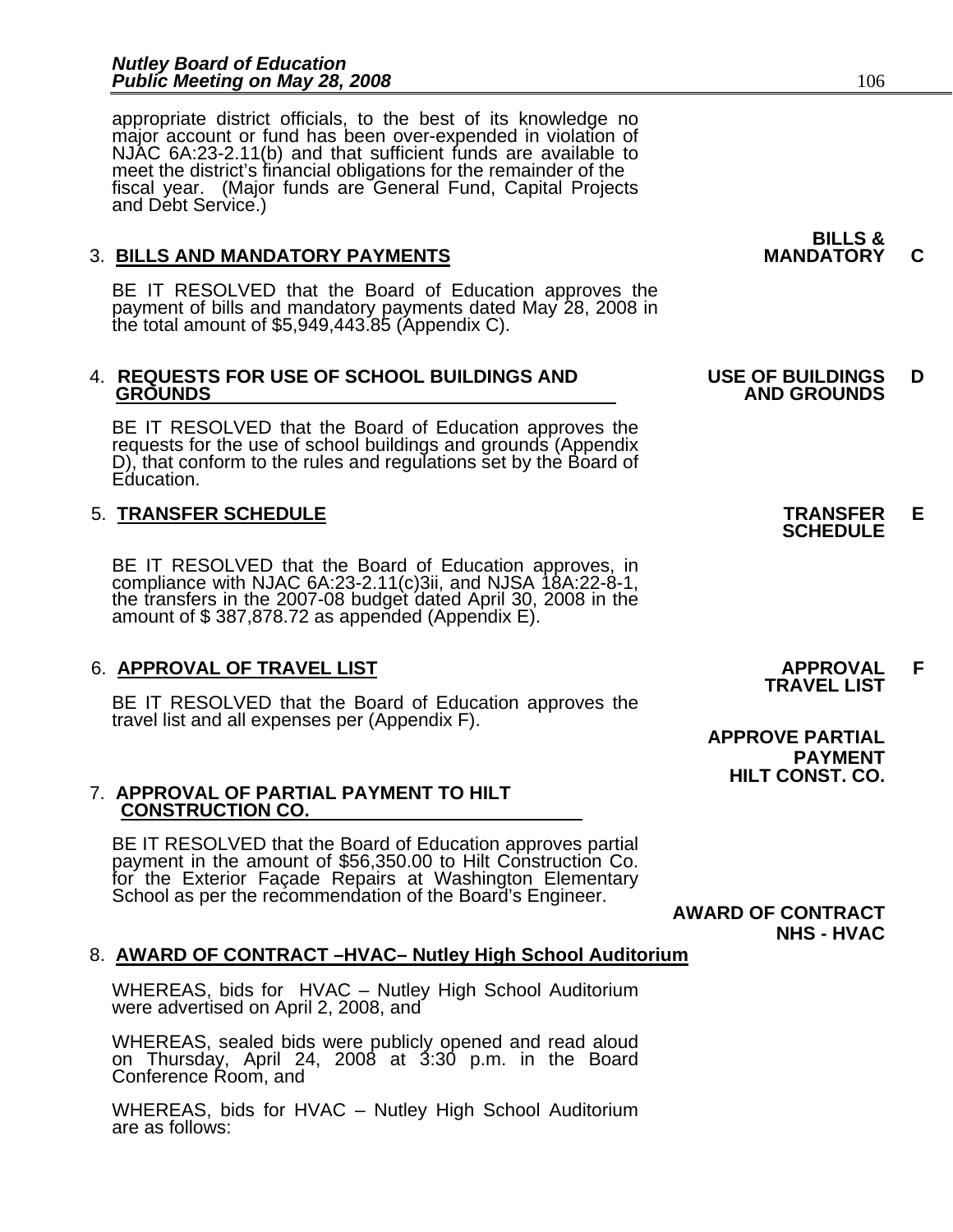| <b>Contractor</b>                            | <b>Address</b>                                                                                    | <b>Base Bid</b> |
|----------------------------------------------|---------------------------------------------------------------------------------------------------|-----------------|
|                                              | 25 Just Road                                                                                      |                 |
| <b>ACP Contracting</b>                       | Fairfield NJ 07004<br>973.575.1777<br>973.575.2774 Fax                                            | \$88,800.00     |
| C. Dougherty &<br>Co                         | 7 Washington Ave.<br>Paterson NJ 07503<br>973.742.8100<br>973.742.6862 Fax                        | \$89,814.00     |
| <b>Aero Plumbing &amp;</b><br><b>Heating</b> | 423 Mountain Lake Road<br>Great Meadows NJ 07838<br>908.637.8886<br>908.241.4179 Fax              | \$106,600.00    |
| <b>Envirocon LLC</b>                         | 490 Schooleys Mountain Rd<br>Hackettstown NJ 07840<br>908.813.1600<br>908.813.0460 Fax            | \$118,735.00    |
| <b>TEO</b><br><b>Technologies</b>            | 1141 Greenwood Lake Turnp ke<br>Suite B4<br>Ringwood NJ 07456<br>973.728.6166<br>973.728.6189 fax | \$119,600.00    |
| <b>Norman Sheet</b><br><b>Metal</b>          | 254 Little Falls Rd<br>Fairfield NJ 07004<br>973.237.9000<br>973.237.9122 Fax                     | \$130,185.00    |
| <b>Bill Leary HVAC</b>                       | 6 Green St.<br>Metuchen NJ 08840<br>732.494.9200<br>732.906.9848 Fax                              | \$135,460.00    |
| <b>Reiner Group</b>                          | 11-07 Riber Rd<br>Fair Lawn NJ 07410<br>201.794.3700<br>201.794.3795Fax                           | \$139,000.00    |
| <b>TM Brennan</b><br><b>Contractors</b>      | 3505 Route 94<br>Hamburg NJ 07419<br>973.209.2545<br>973.209.1018 Fax                             | \$171,920.00    |

WHEREAS, the base bid of ACP Contracting meets all specifications, and is therefore the lowest responsible bidder, and

WHEREAS the architect and engineer recommended that the Board accept the bid of ACP Contracting, Fairfield, NJ.

NOW, THEREFORE, BE IT RESOLVED that the Nutley Board of Education accepts the recommendation of the Board's architect and engineer and approves the award of the contract for HVAC – Nutlĕy High School Auditorium to ACP Contracting,<br>Fairfield, NJ.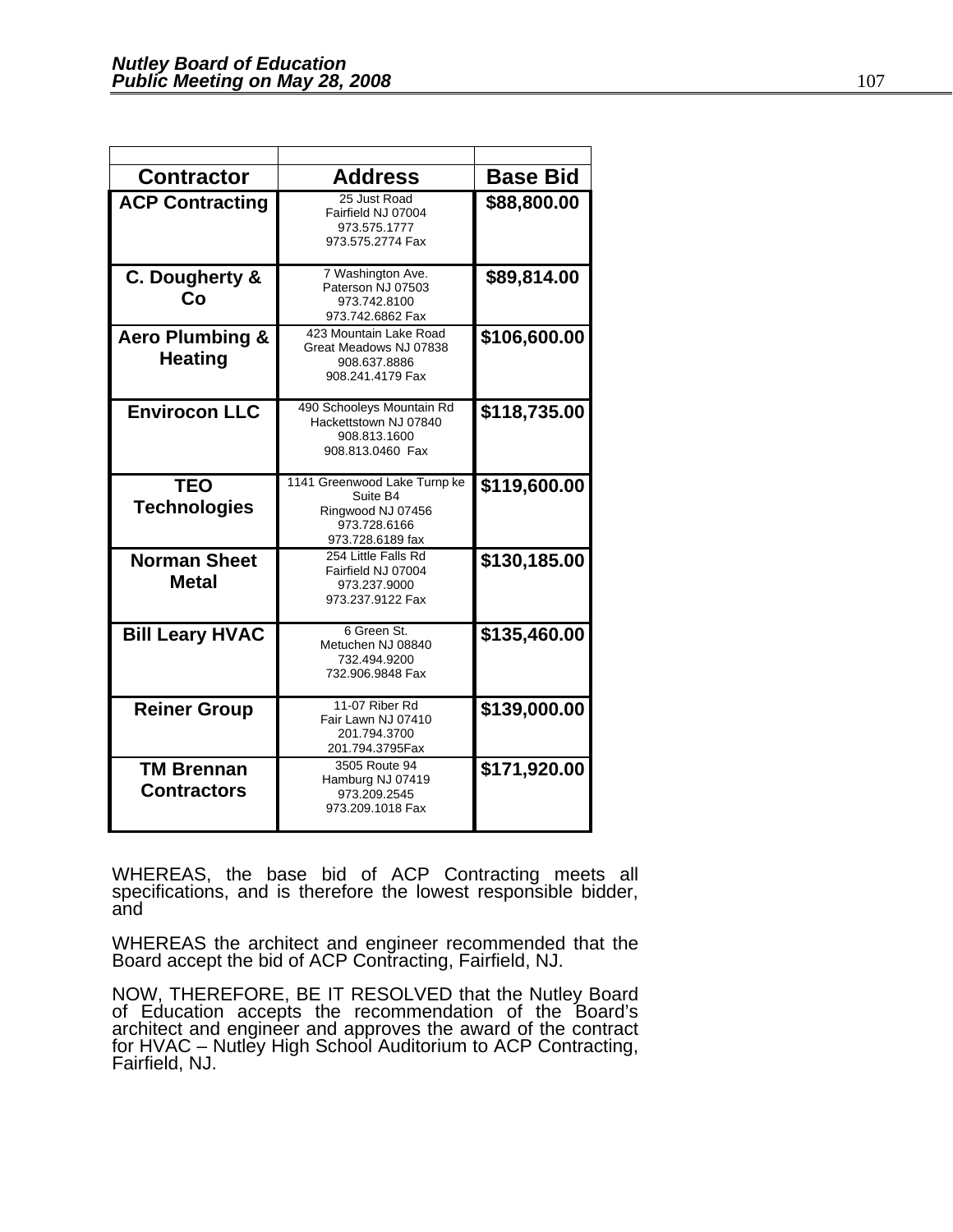#### 9. **APPROVAL OF MEMORANDUM OF UNDERSTANDING – School to Career Consortium Dental Careers Education Program with UMDNJ**

BE IT RESOLVED that the Board of Education approves the<br>Memorandum of Understanding – School to Career Consortium Dental Careers Education Program with Bloomfield, Nutley and<br>Montclair High Schools and the University of Medicine and<br>Dentistry of New Jersey for School Year 2008-2009.

## 10. **ACCEPTANCE OF DONATION**

BE IT RESOLVED that the Board of Education approves the<br>acceptance of a donation of \$999.00 from The Ferraro Foundation For Science and the Disabled, Inc. to be used for a Dell Laptop Computer for Lincoln School.

### 11. **ACCEPTANCE OF DONATION**

BE IT RESOLVED that the Board of Education approves the acceptance of a donation of \$14,517.00 from Radcliffe School PTO for three Smart Boards and one Senteo 24.

## 12. **SETTLEMENT AGREEMENT – A. PFLUGH, INC.**

Trustee Reilly moved, and Trustee Kuchta seconded, the following resolution. Upon being put to a roll call vote the resolution was unanimously approved.

BE IT RESOLVED that the Board of Education accept and memorialize the recommendation of its Architect to reach a settlement agreement with A. Pflugh, Inc.

BE IT FURTHER RESOLVED that the Board of Education authorizes the Board Attorney to negotiate a settlement agreement between the Nutley Board of Education and A. Pflugh, Inc. settling the pending claim filed by A. Pflugh, Inc.

BE IT FURTHER RESOLVED that the Nutley Board of Education approve said settlement agreement subject to review of closing documents evidencing said settlement agreement by the Board Attorney and authorize the Acting Board S

BE IT YET FURTHER RESOLVED that the approval of the settlement is expressly conditioned upon A. Pflugh submitting all necessary documents to close out the Middle School Project and no punch list items remain outstanding.

**DONATION** 

**APPROVAL OF MEMORDANUM** 

> **ACCEPT DONATION**

#### **SETTLEMENT A. PFLUCH, INC.**

 **UMDNJ**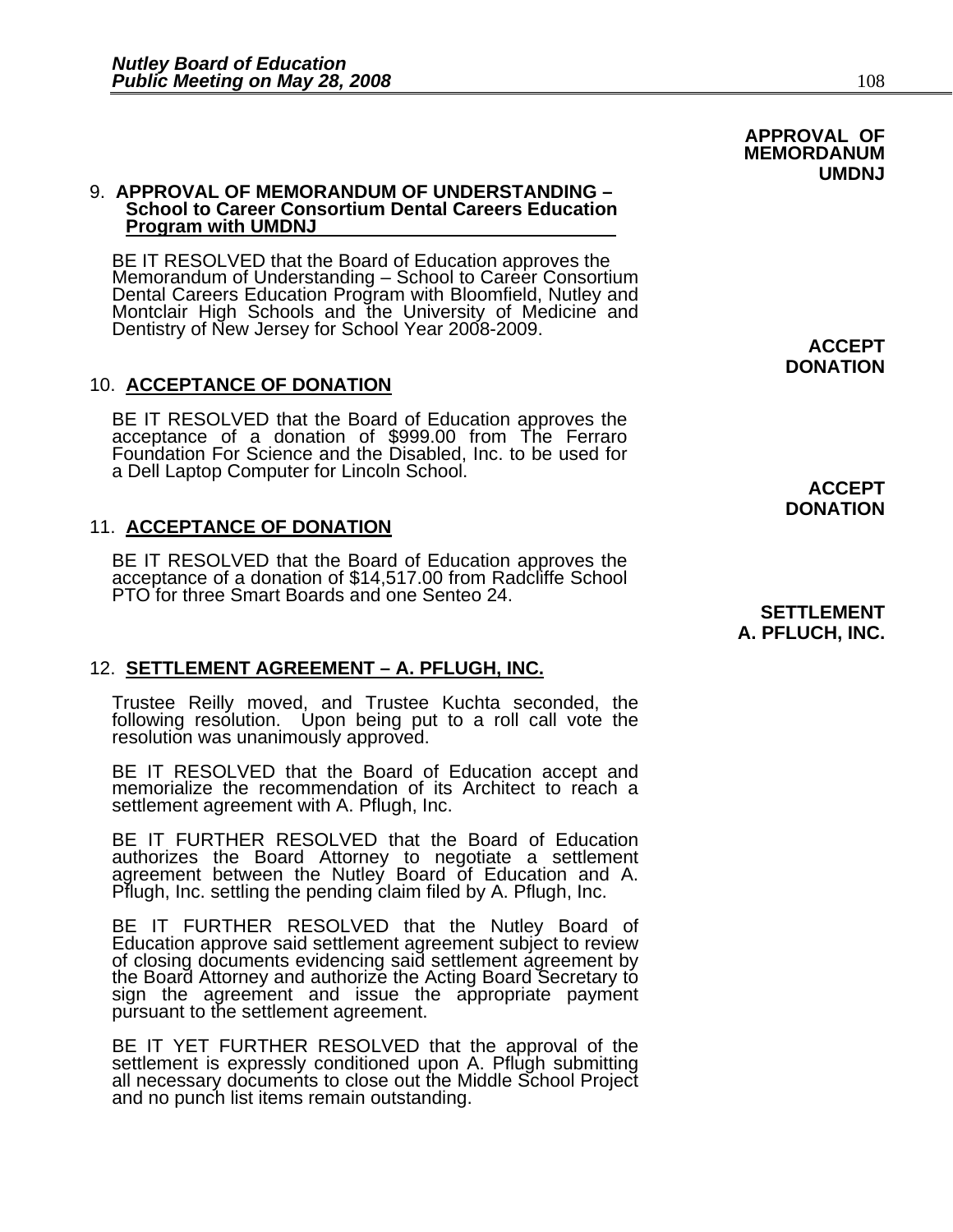#### **HEARING OF CITIZENS CITIZENS**

Resident Terry Quirk, representative for the Nutley Parent Advocacy Network (NPAN), asked about Addendum 12 – Settlement for A. Pflugh.

#### **OLD BUSINESS OLD BUSINESS**

Trustee Sautter asked if the Board could raise money for the Board retirement dinner and offered to contribute \$500.

Trustee Viola gave an update on getting donations for flag poles. He also announced to the Board that he will be relocating to California and will not be able to fulfill the rest of his term as a Board member.

President Casale thanked Trustee Viola for his years of service as a public servant.

President Casale announced the following regarding committees:

-Disabled the Technology Committee since he plans on discussing technology at every conference meeting.

-Disabled the Personnel Committee since the Superintendent will make all recommendations and discuss it at a conference meeting.

-Trustee Reilly will be the representative for the middle school.

Trustee Reilly asked for the Director of Special Services to be present at the June 9, 2008 meeting to discuss the autism program.

It was also suggested that our construction managers, Tri-Tech Engineering be present at the June 9, 2008 meeting.

#### **NEW BUSINESS**

#### **NEW BUSINESS**

Trustee Alamo handed out a report to the Board regarding substitute teaching.

#### **ADJOURNMENT ADJOURN**

There being no further business, the meeting was adjourned at 10:45 pm on a motion by Trustee Viola seconded by Trustee Reilly, and unanimously approved by voice vote.

**HEARING OF**